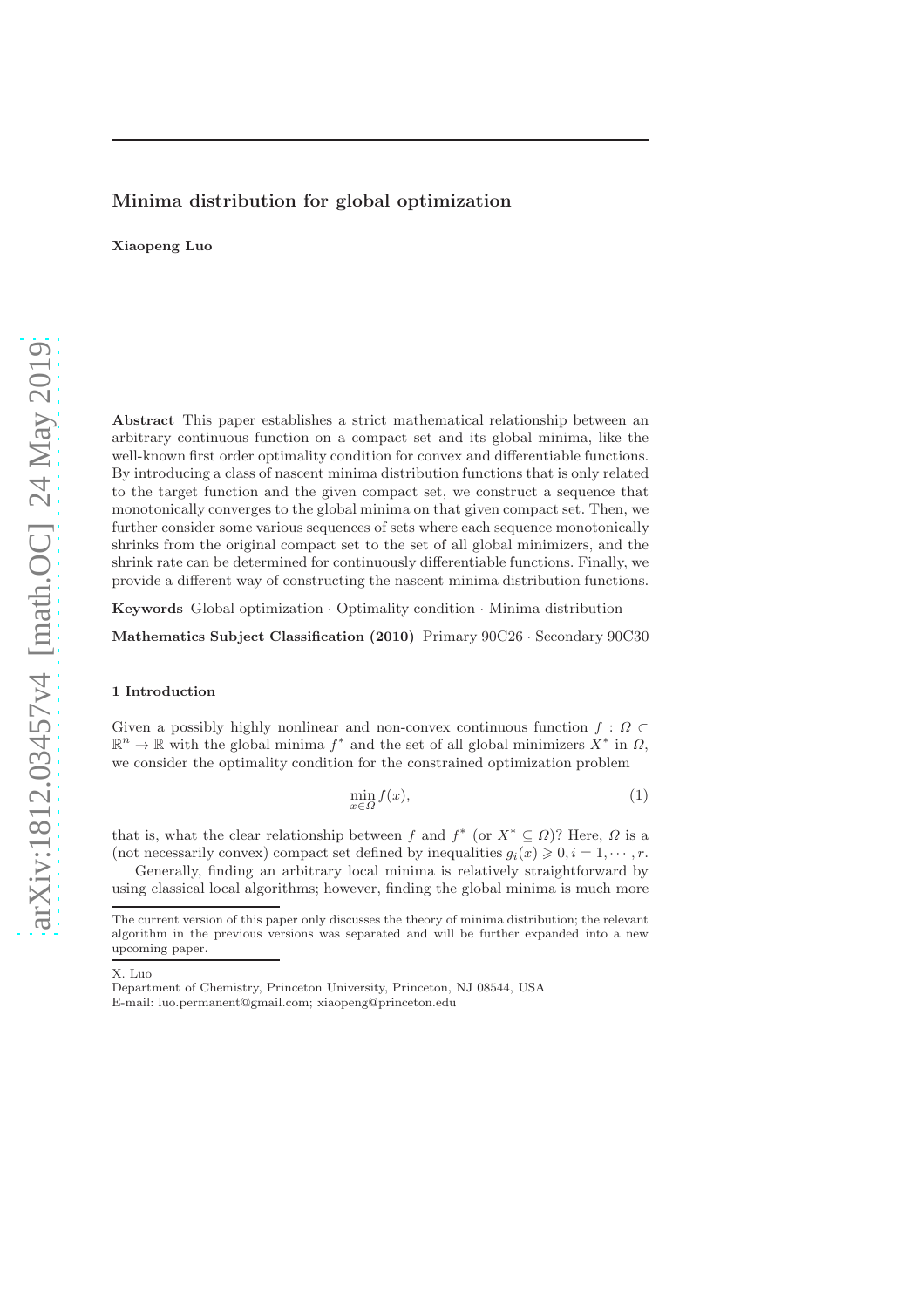difficult. According to the degree of utilization of the global prior information coming from previous function evaluations, all the existing global algorithms could be roughly divided into three categories. First, there are those with almost no use of prior information. A typical representative is the so-called multistart algorithm based on the idea of performing parallel local searches starting from multiple initial points [\[2](#page-16-0), [27](#page-17-0), [28](#page-17-1), [6\]](#page-16-1). It is usually effective if the number of local minimizers of a target function is not large; however, one cannot see any overall landscape in the multistart algorithm since there is no information exchange between those parallel local searches. Actually, this is a common feature of the traditional random search methods [\[31,](#page-18-0) [30](#page-18-1), [34](#page-18-2), [16\]](#page-17-2) that appeared in the 1950s [\[1,](#page-16-2) [4,](#page-16-3) [24](#page-17-3), [25,](#page-17-4) [20\]](#page-17-5).

Second, there are those with only partial use of prior information, including many heuristic algorithms. Central to these methods is a strategy that generates variations of a set of candidates (often called a population), and the information exchange among population members happens to be the focus of attention. The best known of these are genetic algorithms (GA) [\[11,](#page-17-6) [17\]](#page-17-7), evolution strategies (ES) [\[26,](#page-17-8) [32](#page-18-3)], differential evolution (DE) [\[35,](#page-18-4) [22,](#page-17-9) [9](#page-17-10), [8](#page-17-11)] and so forth [\[36\]](#page-18-5). DE usually performs well for continuous optimization problems [\[21,](#page-17-12) [35,](#page-18-4) [9](#page-17-10), [8](#page-17-11)] although does not guarantee that an optimal solution is ever found. The evolution strategy of DE takes the difference of two randomly chosen candidates to perturb an existing candidate and accepts a new candidate under a greedy or annealing criterion [\[14](#page-17-13)].

Finally, there are those with full use of prior information, such as Bayesian optimization (BO) [\[18,](#page-17-14) [19,](#page-17-15) [13,](#page-17-16) [33\]](#page-18-6). The BO method is to treat a target as a random function with a prior distribution and applies Bayesian inference to update the prior according to the previous function observations. This updated prior is used to construct an acquisition function to determine the next candidate. The acquisition function, which trade-offs exploration and exploitation, can be of different types, such as probability of improvement (PI) [\[15](#page-17-17)], expected improvement (EI) [\[19,](#page-17-15) [5\]](#page-16-4) or lower confidence bound (LCB) [\[7\]](#page-16-5). BO is a sequential model-based approach and the model is often obtained using a Gaussian process (GP) [\[13](#page-17-16), [10,](#page-17-18) [29](#page-18-7)] which provides a normally distributed estimation of the target function [\[23\]](#page-17-19).

Although most global methods try to extract as much knowledge as possible from prior information, the connection between the entire landscape of a target function and its global minima is not yet sufficiently clear and precise. Specifically, there is currently the lack of such an essential mathematical relationship; in contrast, there is a well-known relationship between a differentiable convex function and its minima, which is established by the gradient. Suppose  $f$  is differentiable on a convex set  $D$ , then  $f$  is convex if and only if

$$
f(y) \geqslant f(x) + \nabla f(x)(y - x), \quad \forall x, y \in D;
$$

see for example Ref. [\[3](#page-16-6)]. And this shows that  $\nabla f(x^*) = 0$  implies that  $f(y) \geq f(x^*)$ holds for all  $y \in D$ , i.e.,  $x^*$  is a global minimizer of f on D. The role of this essential correlation is self-evident in convex optimization.

This paper aims to establish a similar mathematical relationship between any continuous function f on a compact set  $\Omega \subset \mathbb{R}^n$  and its global minima  $f^*$ . As the main contributions of this paper, if  $m^{(k)}(x) = \frac{e^{-kf(x)}}{1 - e^{-kf(t)}}$  $\frac{e^{-kt(x)}}{\int_{\Omega} e^{-kf(t)} dt}$  for  $k \in \mathbb{R}$ , then we have

• It holds that

$$
\lim_{k \to \infty} \int_{\Omega} f(x) m^{(k)}(x) dx = f^*,
$$
\n(2)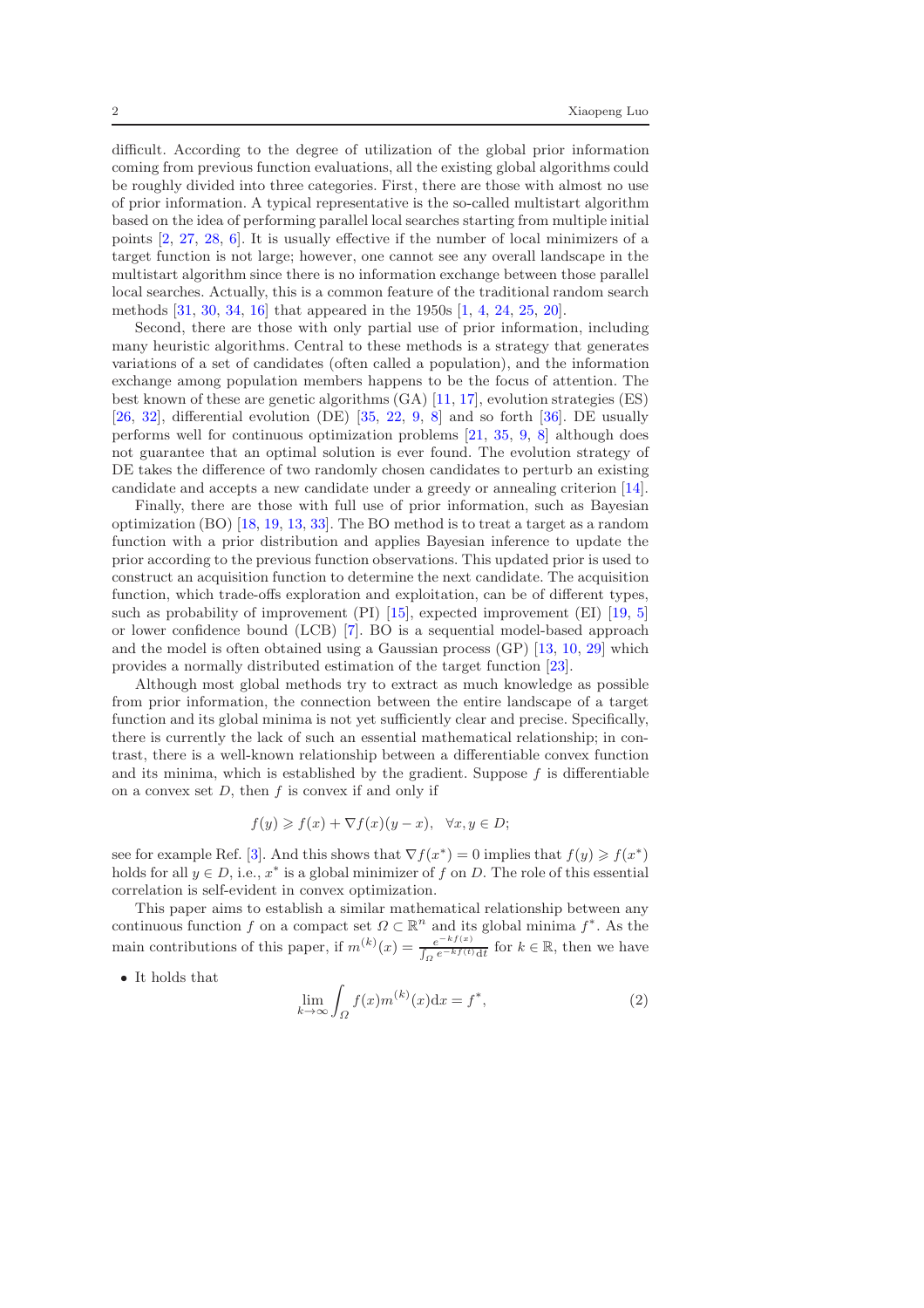and

$$
\lim_{k \to \infty} m^{(k)}(x) = \begin{cases} \frac{1}{\mu(X^*)}, x \in X^*, \\ 0, x \in \Omega - X^*, \end{cases}
$$
 (3)

where  $\mu(X^*)$  is the *n*-dimensional Lebesgue measure of  $X^*$  and  $X^*$  is the set of all global minimizers on Ω.

• If f is not a constant function on  $\Omega$ , the monotonic relationship

$$
\int_{\Omega} f(x)m^{(k)}(x)dx > \int_{\Omega} f(x)m^{(k+\Delta k)}(x)dx > f^{*}
$$
\n(4)

holds for all  $k \in \mathbb{R}$  and  $\Delta k > 0$ , which implies a series of monotonous containment relationships, for examples, it holds that

$$
\Omega \supset D_f^{(k)} \supset D_f^{(k+\Delta k)} \supset X^*, \text{ where } D_f^{(k)} = \left\{ x \in \Omega : f(x) \leqslant \int_{\Omega} f(t) m^{(k)}(t) dt \right\}, \tag{5}
$$

and for all  $k \geq 0$  and  $\Delta k > 0$ , it holds that

$$
\Omega = D_0^{(0)} \supset D_0^{(k)} \supset D_0^{(k + \Delta k)} \supset X^*, \text{ where } D_0^{(k)} = \left\{ x \in m^{(k)}(t) \ge 1/\mu(\Omega) \right\} \tag{6}
$$

• If  $x^*$  is the unique global minimizer of f in  $\Omega$ , then

$$
\lim_{k \to \infty} \int_{\Omega} x \cdot m^{(k)}(x) dx = x^*;
$$
\n(7)

further, if  $f(x - x^*) = \psi(||x - x^*||_2)$  is radial and  $\psi$  is a non-decreasing function on  $\mathbb{R}_+$ , then for all  $k \in \mathbb{R}$  and  $\Delta k > 0$ , it holds that

$$
\left\| \int_{\Omega} (x - x^*) m^{(k)}(x) dx \right\|_2 \ge \left\| \int_{\Omega} (x - x^*) m^{(k + \Delta k)}(x) dx \right\|_2.
$$
 (8)

• Suppose  $f \in C(\Omega)$  and  $\Gamma_0^{(k)} = \{x \in \Omega : m^{(k)}(x) = 1/\mu(\Omega)\}\)$ . If  $x \in \Gamma_0^{(k)}$  and  $x$ moves to  $x + \Delta x \in \Gamma_0^{(k+\Delta k)}$  when k continuously increases to  $k + \Delta k$ , then

$$
\lim_{\Delta k \to 0} \frac{f(x) - f(x + \Delta x)}{\Delta k} = \frac{1}{k} \left( f(x) - \int_{\Omega} f(t) m^{(k)}(t) dt \right),\tag{9}
$$

and

$$
\lim_{\Delta k \to 0} \frac{\|\Delta x\|}{\Delta k} = \frac{1}{k \|\nabla f(x)\|} \left| f(x) - \int_{\Omega} f(t) m^{(k)}(t) \mathrm{d}t \right|, \tag{10}
$$

where  $\|\cdot\|$  is the Euclidean norm.

The remainder of the paper is organized as follows. In Sect. [2,](#page-3-0) the concept of minima distribution (MD) and relevant conclusions are fully built by introducing a class of nascent minima distribution functions. In Sect. [3,](#page-12-0) we consider some various sequences of sets where each sequence monotonically shrinks from the original compact set to the set of all global minimizers. In Sect. [4,](#page-15-0) we provide another different way of constructing the nascent minima distribution functions. And finally, we draw some conclusions in Sect. [5.](#page-16-7)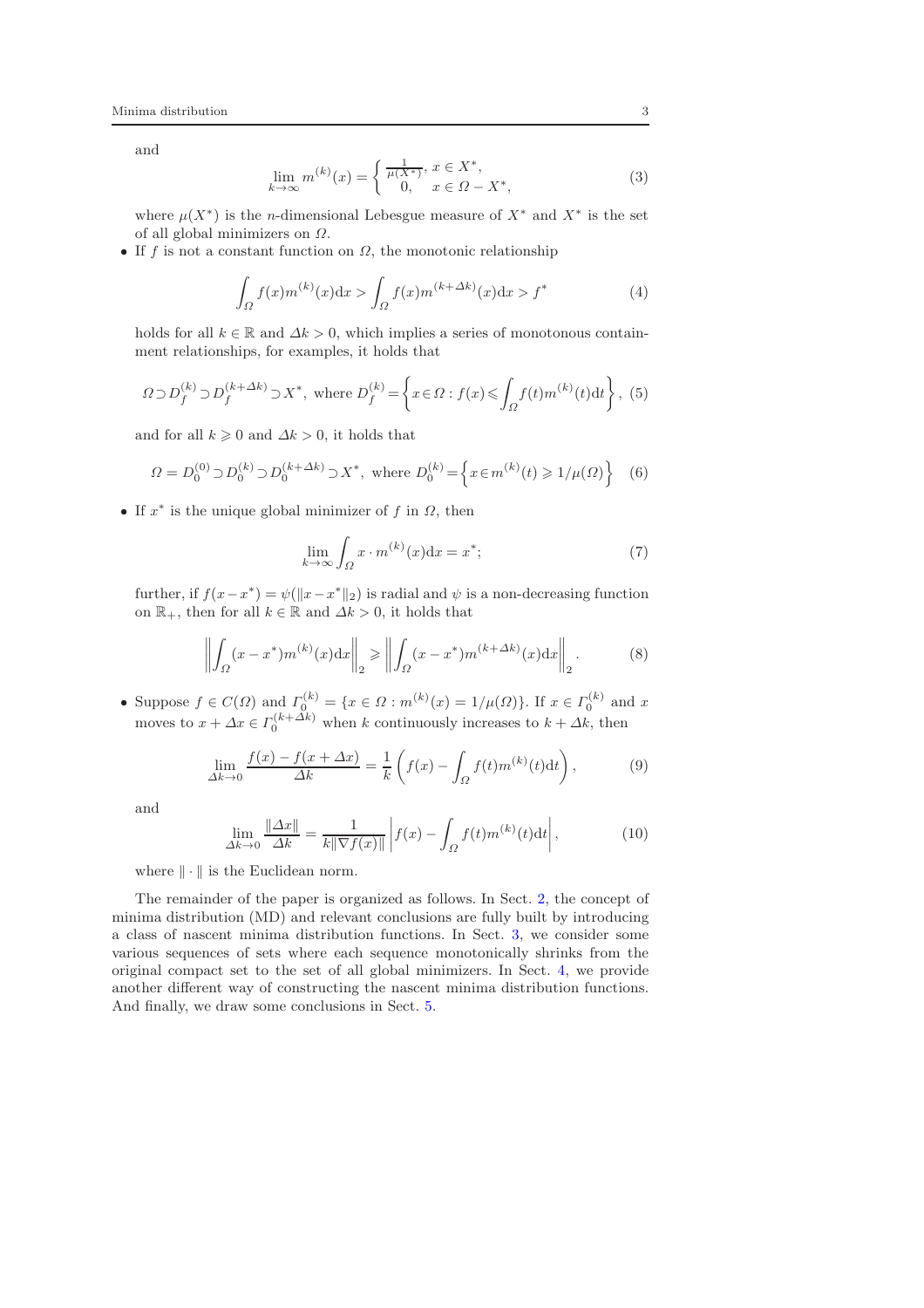## <span id="page-3-0"></span>2 Minima distribution

To establish a mathematical relationship between  $f$  and  $f^*$ , we hope to find an integrable distribution function  $m_{f,Q} \in \mathcal{L}(\Omega)$  such that

$$
f^* = \int_{\Omega} f(x)m_{f,\Omega}(x)dx \text{ and } m_{f,\Omega}(x) > 0 \text{ if } x \in X^*, m_{f,\Omega}(x) = 0 \text{ if } x \in \Omega - X^*.
$$

Since the distribution  $m_{f,Q}$  is closely linked to the minimization of function f on Ω, we call it a *minima distribution* related to f and Ω. In the following, we will first introduce the nascent minima distribution function  $m^{(k)}$  related to f and  $\Omega$ then define the minima distribution (MD) by a weak limit of  $m^{(k)}$ .

#### 2.1 Nascent minima distribution function

Our motivation for introducing nascent minima distribution functions originated with a meaningful observation. Consider the function

<span id="page-3-3"></span>
$$
\tau(x) = \frac{1}{f(x) - f^* + 1}, \ x \in \Omega,\tag{11}
$$

then  $\tau(x) = 1$  for  $x \in X^*$  while  $0 < \tau(x) < 1$  for  $x \in \Omega - X^*$ ; and then,

$$
\lim_{k \to \infty} \tau^k(x) = \begin{cases} 1, x \in X^*; \\ 0, x \notin X^*. \end{cases}
$$



<span id="page-3-1"></span>Fig. 1 One-dimensional illustration of the functions  $\tau^k(x) = (f(x) - f^* + 1)^{-k}$ . The plots show  $f(x) = \cos(x^2) + x/5 + 1, x \in [0, 5]$  in red and the relevant  $\tau^k$  with  $k = 0, 1, 3, 9$  in blue.



<span id="page-3-2"></span>Fig. 2 Two-dimensional illustration of the functions  $\tau^k(x) = (f(x) - f^* + 1)^{-k}$ . The plot (a) shows the target function  $f(x) = \cos(x_1^2) + \cos(x_2^2) + x_1/5 + x_2/5 + 2, x = (x_1, x_2) \in [0, 3.5]^2$ , and the plots (b)-(d) show the relevant  $\tau^k$  with  $k = 1, 3, 9$ .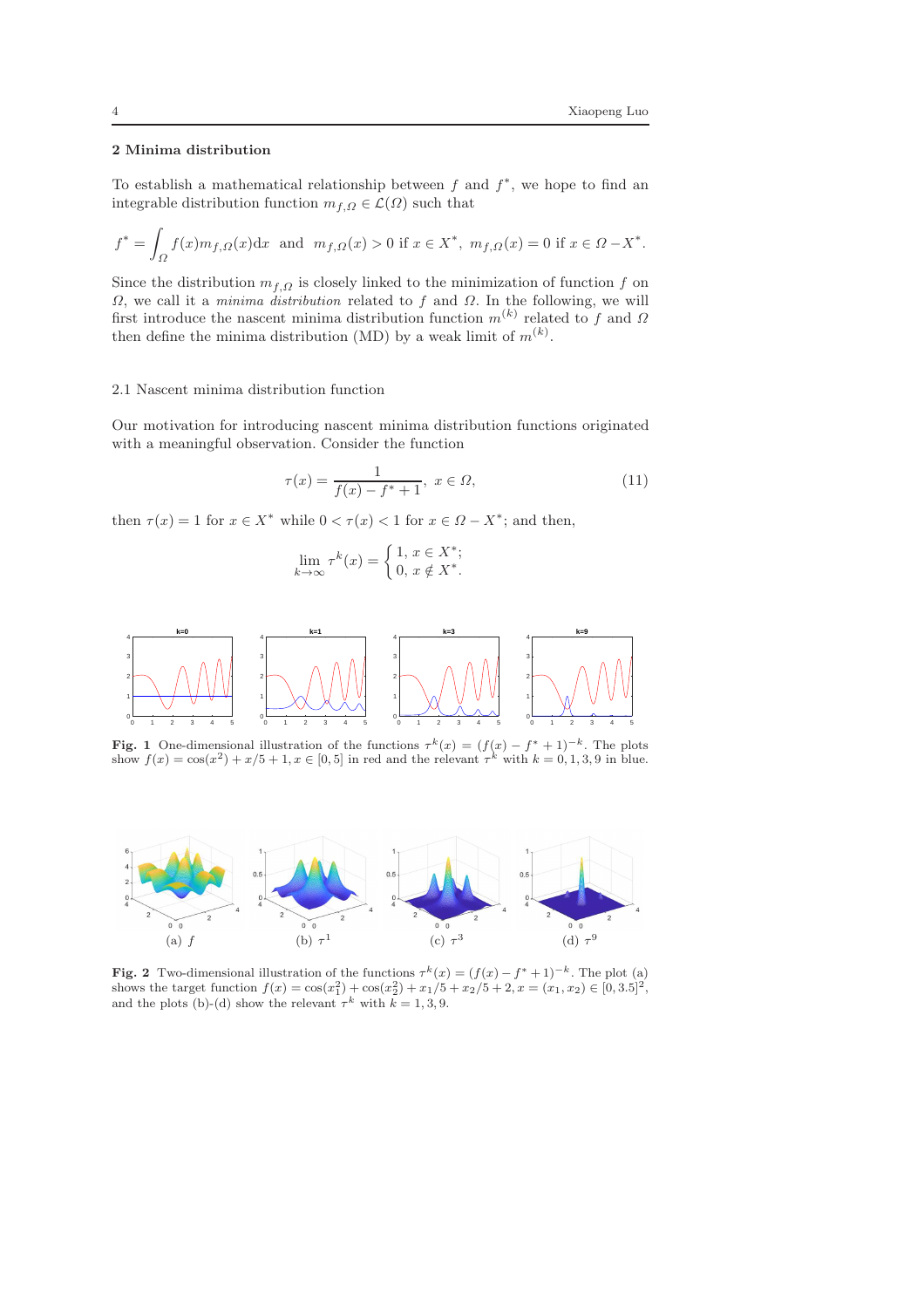The evolution of  $\tau^k$  changing with k can be clearly illustrated in Figs. [1](#page-3-1) and [2](#page-3-2) for 1-dimensional and 2-dimensional cases, respectively. According to the property described above, it is reasonable to expect that

$$
f^* = \lim_{k \to \infty} \frac{\int_{\Omega} f(x) \tau^k(x) dx}{\int_{\Omega} \tau^k(t) dt}
$$

It is worth noting that the identity above depends only on the monotonicity and nonnegativity of the function  $\rho(y) = \frac{1}{y - f^* + 1}$ , that is,  $\tau(x) = \rho(f(x))$ . The reason for including  $f^*$  in the definition of  $\tau$  is only to meet the nonnegativity requirement. So we can introduce the following concept:

**Definition 1** Suppose  $\Omega \subset \mathbb{R}^n$  is a compact set,  $f: \Omega \subset \mathbb{R}^n \to \mathbb{R}$  is a continuous real function on  $\Omega$ , i.e.,  $f \in C(\Omega)$ , and  $\rho : \mathbb{R} \to \mathbb{R}$  is monotonically decreasing with  $\rho(f(x)) > 0$  for every  $x \in \Omega$ . For any  $k \in \mathbb{R}$ , we define a nascent minima distribution function by

<span id="page-4-1"></span>
$$
m^{(k)}(x) = m_{f,\Omega}^{(k)}(x) = \frac{\tau^k(x)}{\int_{\Omega} \tau^k(t) dt}, \text{ where } \tau(x) = \rho(f(x)).
$$
 (12)

.

And a typical choice of  $\tau$  is the exponential-type, i.e.,  $\tau(x) = e^{-f(x)}$ .

*Remark 1* The exponential-type definition of  $\tau$  does not depend on  $f^*$  because of the nonnegativity of the exponential function itself. In addition, the rational-type definition [\(11\)](#page-3-3) can be further extended as  $\tau(x) = \frac{1}{f(x) - f^* + p}$  for any  $p > 0$ , and the arbitrariness of p could partially weaken the dependence of  $\tau$  on the unknown  $f^*$ .



<span id="page-4-0"></span>Fig. 3 One-dimensional illustration of the nascent MD functions. The plots show the target function  $f = cos(x^2) + x/5 + 1, x \in [0, 5]$  in red and the relevant exponential-type nascent MD functions  $m^{(k)}$  with  $k = 0, 1, 3, 9$  in blue.

The nascent MD functions of varying parameters are illustrated in Figs. [3](#page-4-0) and [4](#page-5-0) for 1-dimensional and 2-dimensional cases, respectively. In each example,  $X^* = x^*$ is a single point set and  $m^{(k)}$  gradually evolves from a uniform distribution on  $\Omega$ to the Dirac delta function  $\delta(x-x^*)$ ; however, the construction of  $m^{(k)}$  could be totally not related to the point  $x^*$ . This implies a potential relationship between f and  $X^*$ , which will be strictly established later. And  $X^* \subset \Omega$  could be not only any single point, finite, or countable subset but also any measurable subset.

For any  $h \in C(\Omega)$  and  $\nu \in \mathbb{R}$ , define the expectation

<span id="page-4-2"></span>
$$
\mathbb{E}_{t}^{(k)}(h(x+t))^{\nu} = \int_{\Omega} h^{\nu}(x+t) m^{(k)}(t) dt
$$
\n(13)

and denote  $\mathbb{E}^{(k)}(h^{\nu}) = \mathbb{E}_{t}^{(k)}(h(t))^{\nu}$  to unclutter the notation.

First, we consider some relevant properties of the nascent MD functions.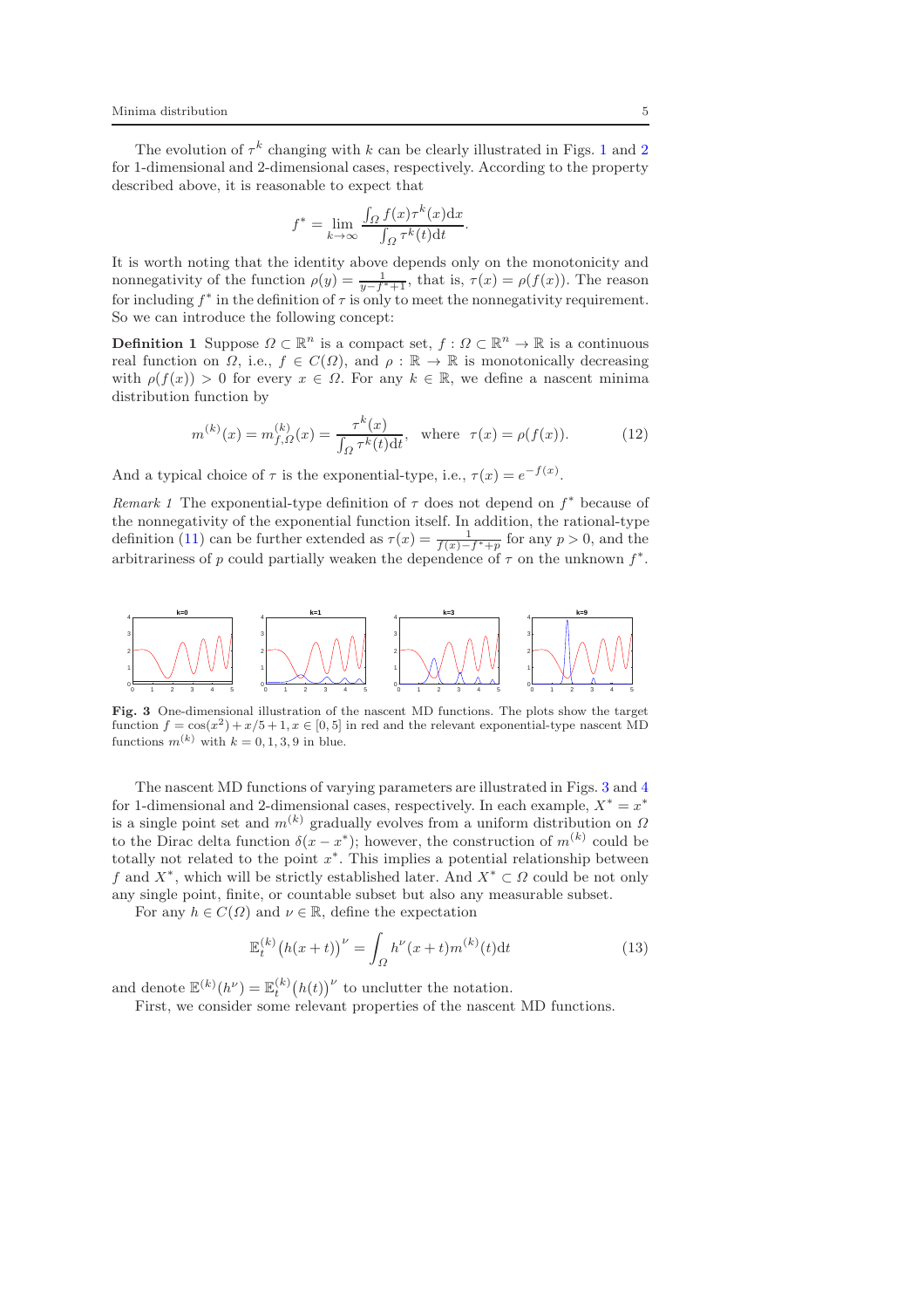

<span id="page-5-0"></span>Fig. 4 Two-dimensional illustration of the nascent MD functions. The plot (a) shows the target function  $f(x) = \cos(x_1^2) + \cos(x_2^2) + x_1/5 + x_2/5 + 2, x = (x_1, x_2) \in [0, 3.5]^2$ , and the plots (b)-(d) show the relevant exponential-type nascent MD functions  $m^{(k)}$  with  $k = 1, 3, 9$ .

Theorem 1 *The nascent minima distribution function defined in* [\(12\)](#page-4-1) *satisfies:*

- (*i*) For  $k > 0$ , the maxima of  $m^{(k)}$  is  $m^{(k)}(x^*)$  and the set of all maximizers is  $X^*$ .
- (*ii*) For any  $k \in \mathbb{R}$ ,  $m^{(k)}$  is a probability density function (PDF) on  $\Omega$ ; especially,  $m^{(0)}(x) = 1/\mu(\Omega)$  *is the PDF of the continuous uniform distribution on*  $\Omega$ *, where*
- $\mu(S) = \int_S dt$  is the *n*-dimensional Lebesgue measure of S.
- (*iii*) If  $f \in C^1(\Omega)$ , then  $\nabla m^{(k)}(x) = km^{(k)}(x) \nabla \tau(x) / \tau(x)$ .
- *(iv)* Suppose  $f \in C^2(\Omega)$ . If  $x_1^*, x_2^* \in X^*$  and  $\nabla^2 f(x_1^*) \succ \nabla^2 f(x_2^*) \succ 0$ , then

$$
\nabla^2 m^{(k)}(x_1^*) \prec \nabla^2 m^{(k)}(x_2^*) \prec 0,
$$

*where*  $A \succ 0$  *is a generalized inequality meaning* A *is a strictly positive definite*  $matrix, \nabla^2 f$  and  $\nabla^2 m^{(k)}$  are the Hessian functions of f and  $m^{(k)}$ , respectively.

*(v)* For every  $k ∈ ℝ$ *, it holds that* 

$$
\frac{\mathrm{d}}{\mathrm{d}k}m^{(k)}(x) = m^{(k)}(x)\Big(\log(\tau(x)) - \mathbb{E}^{(k)}(\log(\tau))\Big).
$$

(*vi*) If  $X^*$  has zero *n*-dimensional Lebesgue measure, i.e.,  $\mu(X^*) = 0$ , then

$$
\lim_{k \to \infty} m^{(k)}(x) = \begin{cases} \infty, x \in X^*; \\ 0, x \notin X^*. \end{cases}
$$

(*vii*) *If*  $X^*$  has nonzero *n*-dimensional Lebesgue measure, *i.e.*,  $\mu(X^*) > 0$ , then

$$
\lim_{k \to \infty} m^{(k)}(x) = \begin{cases} \frac{1}{\mu(X^*)}, & x \in X^*; \\ 0, & x \notin X^*. \end{cases}
$$

*Proof* Clearly, (i) and (ii) follow from the monotonicity and nonnegativity of  $\rho$ . If  $f \in C^1(\Omega)$ , then (iii) follows from

$$
\nabla m^{(k)}(x) = \frac{\nabla \tau^k(x)}{\int_{\Omega} \tau^k(t) dt} = \frac{k \tau^{k-1}(x) \nabla \tau(x)}{\int_{\Omega} \tau^k(t) dt} = \frac{k m^{(k)}(x) \nabla \tau(x)}{\tau(x)},
$$

If  $f \in C^2(\Omega)$ , for any  $x^* \in X^*$ , it holds from  $\nabla \tau(x^*) = \rho'(f^*) \nabla f(x^*) = 0$  that

$$
\nabla^2 m^{(k)}(x^*) = \rho'(f^*) \frac{k \tau^{k-1}(x^*)}{\int_{\Omega} \tau^k(t) dt} \nabla^2 f(x^*),
$$

then (iv) follows from the monotonicity of  $\rho$ , i.e.,  $\rho'(f^*) < 0$ .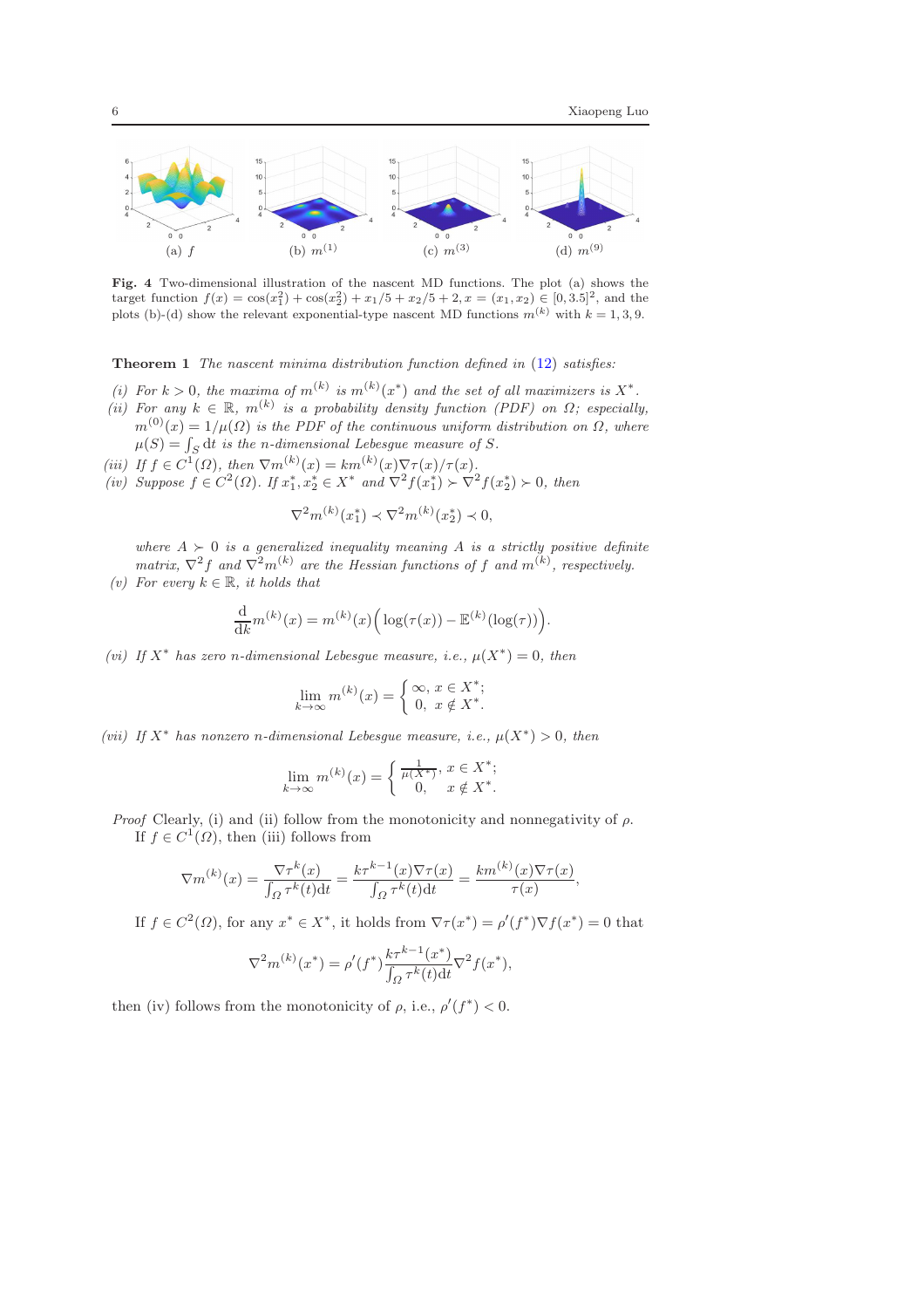For every  $k \in \mathbb{R}$ , it holds from  $\frac{d}{dk} \tau^k(x) = \tau^k(x) \log(\tau(x))$  that

$$
\frac{d}{dk}m^{(k)}(x) = \frac{d}{dk} \left( \frac{\tau^k(x)}{\int_{\Omega} \tau^k(t)dt} \right)
$$
\n
$$
= \frac{\tau^k(x) \log(\tau(x)) \int_{\Omega} \tau^k(t)dt - \tau^k(x) \int_{\Omega} \tau^k(t) \log(\tau(t))dt}{(\int_{\Omega} \tau^k(t)dt)^2}
$$
\n
$$
= m^{(k)}(x) \left( \log(\tau(x)) - \int_{\Omega} m^{(k)}(t) \log(\tau(t))dt \right)
$$
\n
$$
= m^{(k)}(x) \left( \log(\tau(x)) - \mathbb{E}^{(k)}(\log(\tau)) \right),
$$

this proves (v).

For any  $x' \notin X^*$ , let  $p = \tau(x') > 0$ , then there must exist an open set  $\Omega_p$  that has nonzero *n*-dimensional Lebesgue measure such that  $\tau(t) > p$  if  $t \in \Omega_p$  and  $\tau(t) \leqslant p$  if  $t \notin \Omega_p$ , and further,

$$
m^{(k)}(x') = \frac{p^k}{\int_{\Omega_p} \tau^k(t)dt + \int_{\Omega - \Omega_p} \tau^k(t)dt} \leq \frac{1}{\int_{\Omega_p} p^{-k} \tau^k(t)dt},
$$

since  $p^{-1}\tau(t) > 1$  for any  $t \in \Omega_p$ , the limit of  $\int_{\Omega_p} p^{-k}\tau^k(t)dt$  tends to  $\infty$  as  $k \to \infty$ ; thus, it holds that

$$
\lim_{k \to \infty} m^{(k)}(x') = 0, \ \forall x' \notin X^*.
$$

Otherwise, for any  $x'' \in X^*$ ,

$$
m^{(k)}(x'') = \frac{1}{\int_{X^*} dt + \int_{\Omega - X^*} \tau^{-k}(x'') \tau^k(t) dt}
$$

,

since  $\tau^{-1}(x'')\tau(t) < 1$  for any  $t \in \Omega - X^*$ , the limit of  $\int_{\Omega - X^*} \tau^{-k}(x'') \tau^{k}(t) dt$  tends to 0 as  $k \to \infty$ ; thus, for any  $x'' \in X^*$ , it follows that

$$
\lim_{k \to \infty} m^{(k)}(x'') = \begin{cases} \infty, & \mu(X^*) = 0, \\ \frac{1}{\mu(X^*)}, & \mu(X^*) > 0; \end{cases}
$$

this proves (vi) and (vii), and the proof is complete. ⊓⊔

*Remark 2* According to the properties (iii) and (v), it is a very natural thing to choose the exponential-type  $\tau$ ; and in this case,

$$
\nabla m^{(k)}(x) = -km^{(k)}(x)\nabla f(x) \text{ and } \frac{d}{dk}m^{(k)}(x) = m^{(k)}(x)\left(\mathbb{E}^{(k)}(f) - f(x)\right).
$$

2.2 Monotonic convergence

An attractive property of  $m^{(k)}$  is that  $\int_{\Omega} f(x) m^{(k)}(x) dx$  monotonically converges to the global minima  $f^*$  as  $k \to \infty$  for all continuous functions on a compact set  $\Omega$  without any other assumptions. This monotonic convergence strictly confirms the role of  $m^{(k)}$  as a link between f and  $f^*$ .

We first prove the convergence according to the continuity of  $f$ .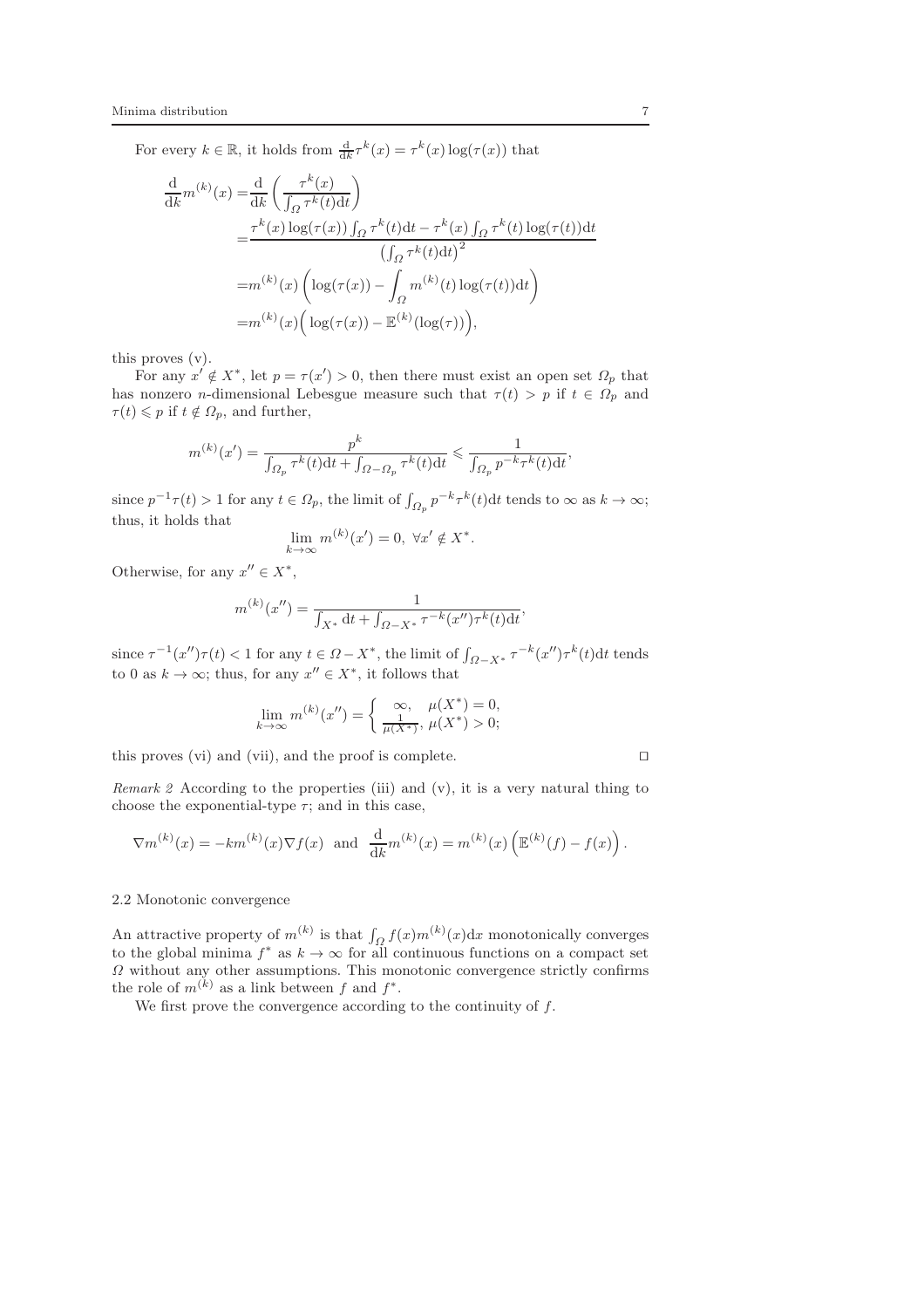**Theorem 2 (convergence)** *If*  $f \in C(\Omega)$ *, then* 

$$
\lim_{k \to \infty} \int_{\Omega} f(x) m^{(k)}(x) \mathrm{d}x = f^*;
$$

 $$ 

$$
\lim_{k \to \infty} \int_{\Omega} x \cdot m^{(k)}(x) \mathrm{d}x = x^*.
$$

*Proof* If f is a constant function on  $\Omega$ , for every k, we have

$$
\int_{\Omega} f(x) m^{(k)}(x) \mathrm{d}x = f^*.
$$

Now suppose that f is not a constant function on  $\Omega$ . Given  $\epsilon > 0$ , it follows from the continuity of f that there exists an open set  $\Omega_{\epsilon}$  such that  $X^* \subset \Omega_{\epsilon}$  and  $f(x) - f^* < \epsilon$  holds for all  $x \in \Omega_{\epsilon}$ ; further, according to (vi) and (vii) of Theorem [1,](#page-4-2) there exists a  $K \in \mathbb{N}$  such that

$$
\int_{\Omega-\Omega_{\epsilon}} m^{(k)}(x) \mathrm{d}x < \epsilon
$$

holds for every  $k > K$ , hence,

$$
\int_{\Omega} f(x)m^{(k)}(x)dx - f^* = \int_{\Omega} (f(x) - f^*)m^{(k)}(x)dx
$$

$$
= \int_{\Omega_{\epsilon}} (f(x) - f^*)m^{(k)}(x)dx + \int_{\Omega - \Omega_{\epsilon}} (f(x) - f^*)m^{(k)}(x)dx
$$

$$
< \epsilon (1 - \epsilon) + R_f \epsilon < (1 + R_f)\epsilon,
$$

where  $R_f = \max_{x \in \Omega} f(x) - f^*$  and  $k > K$ , which completes the proof of the first identity; and in a similar way one can establish the second one. ⊓⊔

Now we prove the nonnegativity.

**Theorem 3 (nonnegativity)** *For every*  $k \in \mathbb{R}$ *, we have* 

<span id="page-7-0"></span>
$$
\int_{\Omega} f(x) m^{(k)}(x) \mathrm{d}x \geqslant f^*,
$$

*and it becomes an equality if and only if*  $f$  *is a constant function on*  $\Omega$ *.* 

*Proof* According to (ii) of Theorem [1,](#page-4-2)  $\int_{\Omega} m^{(k)}(x) dx = 1$  for every  $k \in \mathbb{R}$ , so it follows that

$$
\int_{\Omega} f(x) m^{(k)}(x) dx - f^* = \int_{\Omega} (f(x) - f^*) m^{(k)}(x) dx,
$$

hence,

$$
\int_{\Omega} f(x) m^{(k)}(x) dx - f^* = 0,
$$

if and only if f is a constant function on  $\Omega$ . If f is not a constant function on  $\Omega$ , there exists a domain  $D \subset \Omega$  of nonzero measure such that  $f(x) - f^* > 0$  on D; together with the nonnegativity of  $m^{(k)}$ , we have

$$
\int_{\Omega} (f(x) - f^*) m^{(k)}(x) dx \ge \int_{D} (f(x) - f^*) m^{(k)}(x) dx > 0,
$$
  
and the proof is complete.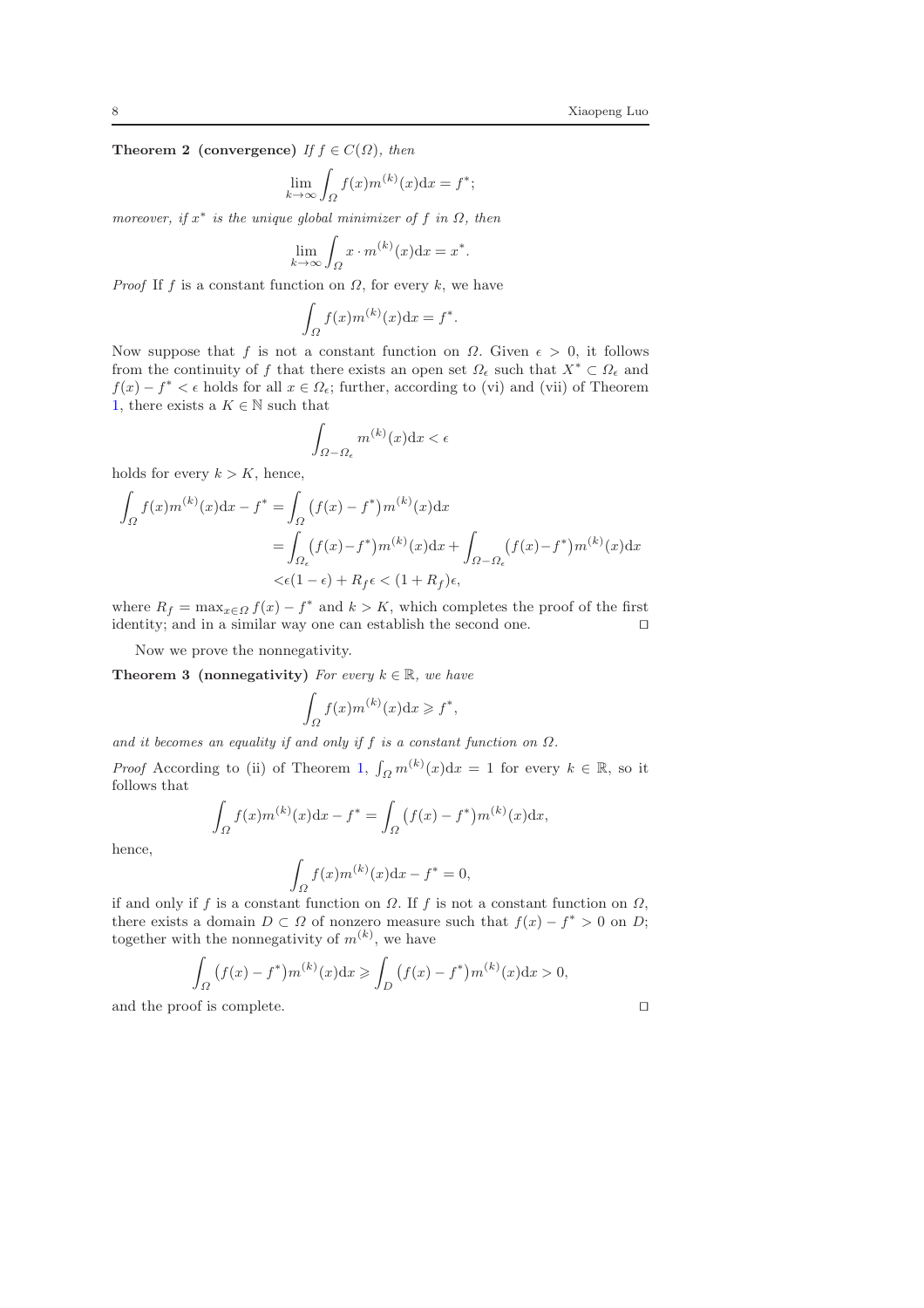To prove the monotonicity, we need the following lemma.

Lemma 1 (Gurland's inequality [\[12](#page-17-20)]) *Suppose* y *is an arbitrary random variable defined on a subset of* R*, if* g *and* h *are both non-increasing or non-decreasing, then*  $\mathbb{E}(g(y) \cdot h(y)) \geq \mathbb{E}(g(y))\mathbb{E}(h(y))$ ; if g is non-decreasing and h non-increasing, or vice *versa, then*  $\mathbb{E}(g(y) \cdot h(y)) \leq \mathbb{E}(g(y))\mathbb{E}(h(y)).$ 

<span id="page-8-1"></span>**Theorem 4 (monotonicity)** *For*  $k \in \mathbb{R}$ *, the nascent minima distribution function defined in* [\(12\)](#page-4-1) *satisfies*

<span id="page-8-0"></span>
$$
\frac{\mathrm{d}}{\mathrm{d}k} \int_{\Omega} f(x) m^{(k)}(x) \mathrm{d}x \leq 0;
$$

 $e$ *especially, if*  $\tau$  *is the exponential-type*  $e^{-f}$  *and*  $f$  *is not a constant function on*  $\Omega$ *, then* 

$$
\frac{\mathrm{d}}{\mathrm{d}k} \int_{\Omega} f(x) m^{(k)}(x) \mathrm{d}x = -\mathbb{V}ar^{(k)}(f) < 0,
$$

*where*  $\mathbb{V}ar^{(k)}(f) = \int_{\Omega} (f(x) - \mathbb{E}^{(k)}(f))^2 m^{(k)}(x) dx.$ 

*Proof* According to (v) of Theorem [1,](#page-4-2) we have

$$
m^{(k+\Delta k)}(x) = m^{(k)}(x) + \int_{k}^{k+\Delta k} \frac{dm^{(v)}(x)}{dv} dv
$$
  
=  $m^{(k)}(x) + \int_{k}^{k+\Delta k} m^{(v)}(x) \left( \log(\tau(x)) - \mathbb{E}^{(v)}(\log(\tau)) \right) dv$ ,

then there exists a  $\zeta \in (k, k + \Delta k)$  such that

$$
\frac{\mathbb{E}^{(k+\Delta k)}(f) - \mathbb{E}^{(k)}(f)}{\Delta k} = \frac{1}{\Delta k} \int_{\Omega} f(x) \left( m^{(k+\Delta k)}(x) - m^{(k)}(x) \right) dx
$$
  
\n
$$
= \frac{1}{\Delta k} \int_{\Omega} \int_{k}^{k+\Delta k} f(x) m^{(v)}(x) \left( \log(\tau(x)) - \mathbb{E}^{(v)}(\log(\tau)) \right) dv dx
$$
  
\n
$$
= \frac{1}{\Delta k} \int_{k}^{k+\Delta k} \left( \mathbb{E}^{(v)}(f \log(\tau)) - \mathbb{E}^{(v)}(f) \mathbb{E}^{(v)}(\log(\tau)) \right) dv
$$
  
\n
$$
= \mathbb{E}^{(\zeta)}(f \log(\tau)) - \mathbb{E}^{(\zeta)}(f) \mathbb{E}^{(\zeta)}(\log(\tau)),
$$

hence, we have

$$
\frac{\mathrm{d}\mathbb{E}^{(k)}(f)}{\mathrm{d}k} = \lim_{\Delta k \to 0} \frac{\mathbb{E}^{(k+\Delta k)}(f) - \mathbb{E}^{(k)}(f)}{\Delta k} \n= \mathbb{E}^{(k)}(f \log(\tau)) - \mathbb{E}^{(k)}(f) \mathbb{E}^{(k)}(\log(\tau)).
$$
\n(14)

Further, let  $y = f(x)$ , then  $\log(\tau(x)) = \log(\rho(y))$ , and then

$$
\mathbb{E}^{(k)}(f \log(\tau)) - \mathbb{E}^{(k)}(f) \mathbb{E}^{(k)}(\log(\tau)) = \mathbb{E}(y \log(\rho(y))) - \mathbb{E}(y) \mathbb{E}(\log(\rho(y))),
$$

since  $log(\rho(y))$  is monotonically decreasing, it holds from Lemma [1](#page-8-0) that

<span id="page-8-2"></span>
$$
\mathbb{E}\big(y\log(\rho(y))\big) \leqslant \mathbb{E}(y)\mathbb{E}\big(\log(\rho(y))\big),
$$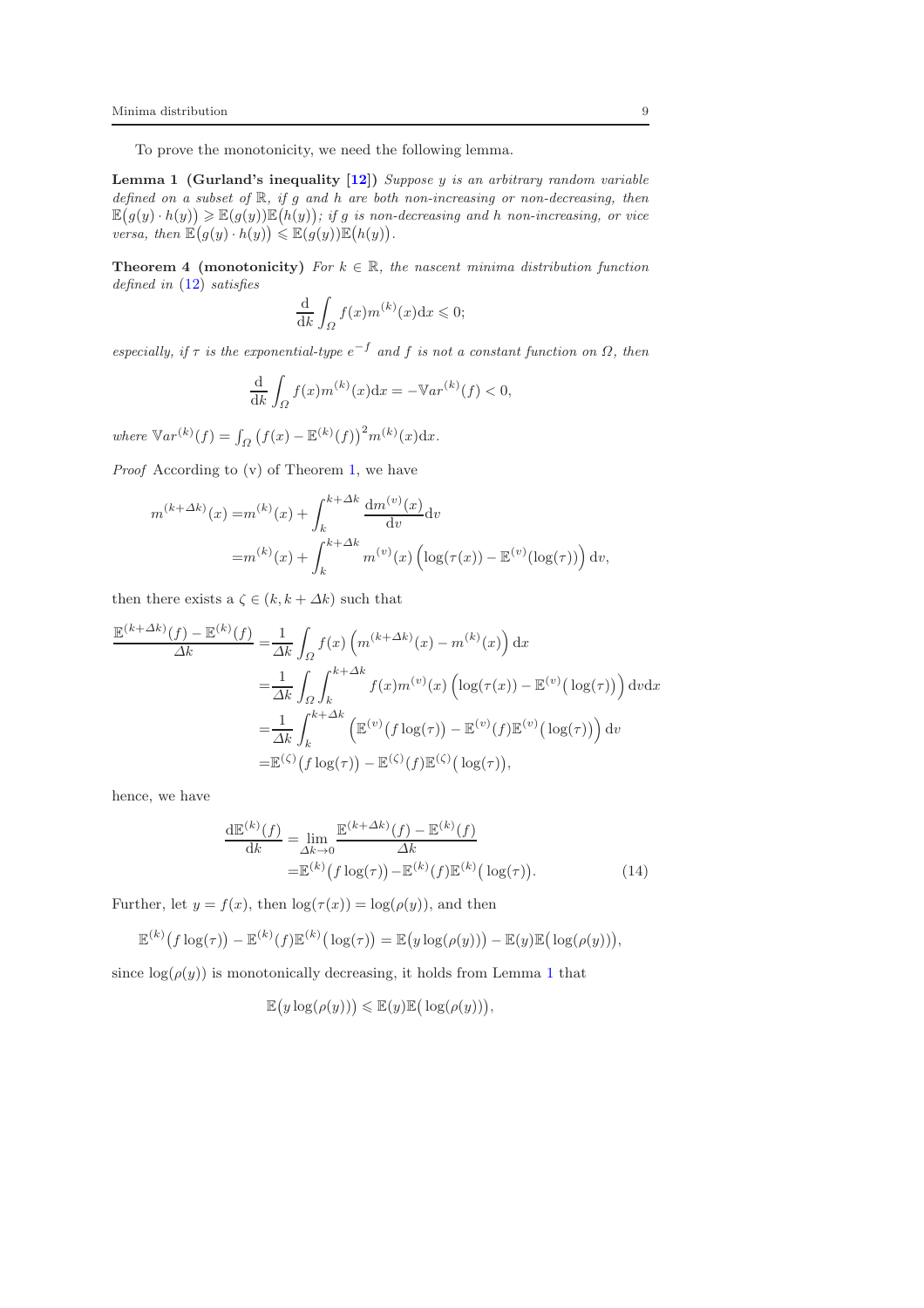thus, we have  $\frac{d\mathbb{E}^{(k)}(f)}{dk} \leq 0$ , as claimed. Specially, if  $\tau(x) = e^{-f(x)}$ , then

$$
\mathbb{E}^{(k)}(f \log(\tau)) - \mathbb{E}^{(k)}(f) \mathbb{E}^{(k)}(\log(\tau)) = -\mathbb{E}^{(k)}(f^2) + (\mathbb{E}^{(k)}(f))^2,
$$

that is,

$$
\frac{\mathrm{d}\mathbb{E}^{(k)}(f)}{\mathrm{d}k} = -\int_{\Omega} \left( f(x) - \mathbb{E}^{(k)}(f) \right)^2 m^{(k)}(x) \mathrm{d}x = -\mathbb{V}ar^{(k)}(f),
$$

and it is clear that  $\mathbb{V}ar^{(k)}(f) > 0$  if the continuous function f is not a constant function on  $\Omega$ , so the proof is complete. □

From the Theorems [3](#page-7-0) and [4](#page-8-1) it follows as an immediate corollary that

Corollary 1 *For all*  $k \in \mathbb{R}$  *and*  $\Delta k > 0$ *, it holds that* 

$$
\int_{\Omega} f(x) m^{(k)}(x) dx \geq \int_{\Omega} f(x) m^{(k+\Delta k)}(x) dx \geq f^*;
$$

 $further, if \tau is the exponential-type e^{-f} and f is not a constant function on  $\Omega$ , then$ 

$$
\int_{\Omega} f(x) m^{(k)}(x) dx > \int_{\Omega} f(x) m^{(k+\Delta k)}(x) dx > f^*.
$$

Further, the following conclusion give a sufficient condition that  $\int_{\Omega} x \cdot m^{(k)}(x) dx$ monotonously converge to  $x^*$ .

**Theorem 5** If  $x^*$  is the unique global minimizer of f in  $\Omega$ ,  $f(x-x^*) = \psi(||x-x^*||_2)$ *is radial and*  $\psi$  *is a non-decreasing function on*  $\mathbb{R}_+$ *, then* 

$$
\frac{\mathrm{d}}{\mathrm{d}k} \left\| \int_{\Omega} (x - x^*) m^{(k)}(x) \mathrm{d}x \right\|_2 \leqslant 0.
$$

*Proof* Let  $r = ||x - x^*||_2$ , then

$$
\frac{\mathrm{d}}{\mathrm{d}k} \left\| \int_{\Omega} (x - x^*) m^{(k)}(x) \mathrm{d}x \right\|_2 \leq \frac{\mathrm{d}}{\mathrm{d}k} \int_{\Omega} r \cdot m^{(k)}(x) \mathrm{d}x,
$$

then it holds from [\(14\)](#page-8-2) that

$$
\frac{\mathrm{d}}{\mathrm{d}k} \int_{\Omega_i} r \cdot m^{(k)}(x) \mathrm{d}x = \mathbb{E}^{(k)} \left[ r \log \left( \rho(\psi(r)) \right) \right] - \mathbb{E}^{(k)}(r) \mathbb{E}^{(k)} \left[ \log \left( \rho(\psi(r)) \right) \right],
$$

notice that  $log(\rho(\psi(r)))$  is monotonically decreasing, the desired result follows from Lemma [1.](#page-8-0)  $□$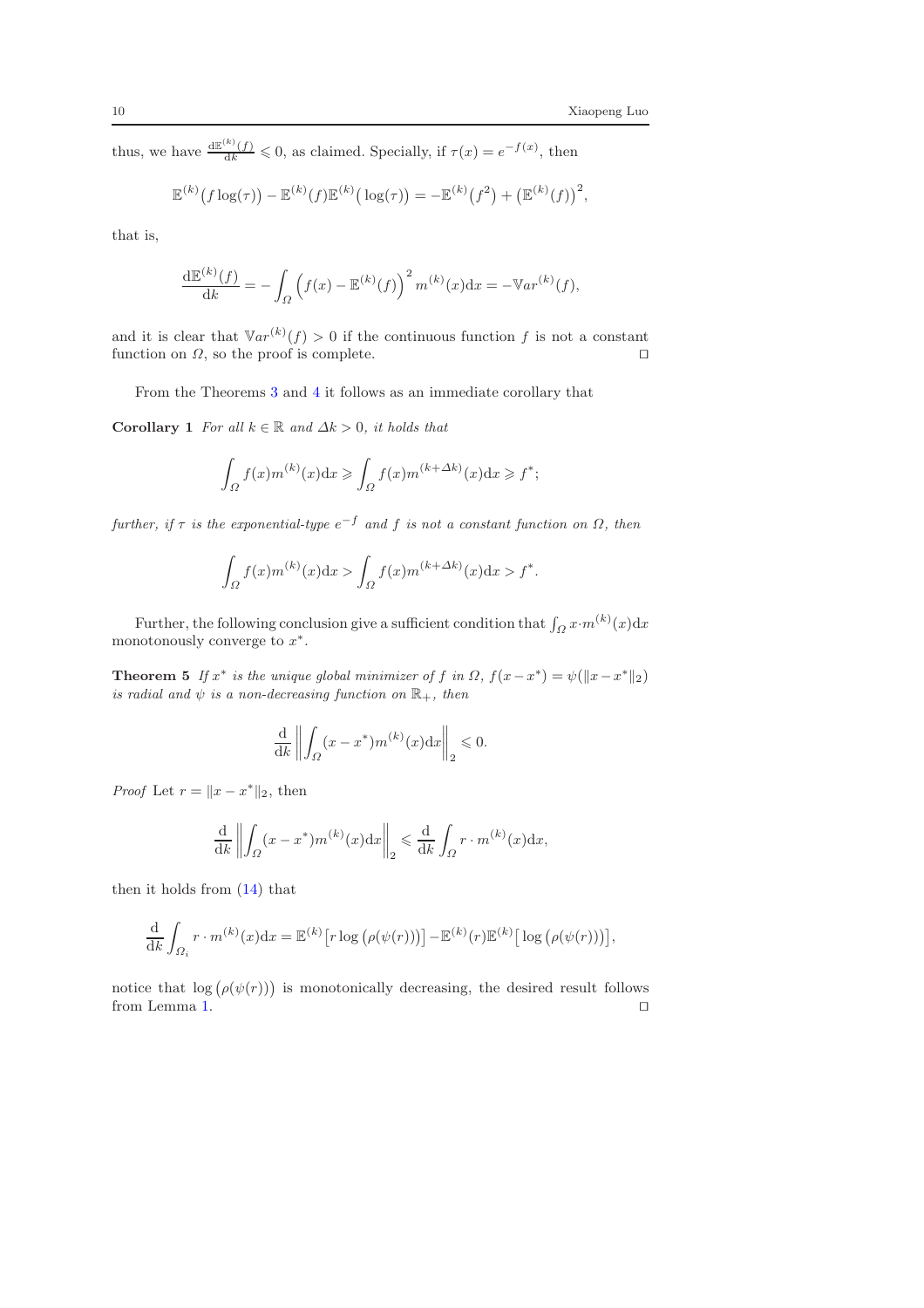## 2.3 Minima distribution

Now we define a *minima distribution* to be a weak limit  $m_{f,Q}$  such that the identity

$$
\int_{\Omega} m_{f,\Omega}(x)\varphi(x)dx = \lim_{k \to \infty} \int_{\Omega} m^{(k)}(x)\varphi(x)dx
$$

holds for every smooth function  $\varphi$  with compact support in  $\Omega$ . Here are three immediate properties of  $m_{f,\Omega}$ :

Theorem 6 *The minima distribution satisfies the following properties:*

- (*i*)  $m_{f,\Omega}$  *satisfies the identity*  $\int_{\Omega} m_{f,\Omega}(x) dx = 1$ *.*
- (*ii*) If f is continuous on  $\Omega$ , then  $f^* = \int_{\Omega} f(x) m_{f,\Omega}(x) dx$ .
- $(iii)$  *If*  $x^*$  *is the unique global minimizer of*  $f$  *in any*  $\Omega$ *, then*

$$
\int_{\Omega} x \cdot m_{f,\Omega}(x) dx = x^* \int_{\Omega} m_{f,\Omega}(x) dx.
$$

A naive view of the minima distribution is that  $m_{f,Q}$  is the pointwise limit

$$
m_{f,\Omega}(x) = \lim_{k \to \infty} m^{(k)}(x)
$$

that also reserves  $\int_{\Omega} m_{f,\Omega}(x) dx = 1$ . From this view, we begin by noting that  $m_{f,\Omega}(x) = 0$  if  $x \notin X^*$  and deduce that  $f(x)m_{f,\Omega}(x) = f^* \cdot m_{f,\Omega}(x)$  for every  $x \in \Omega$ , then we also have  $\int_{\Omega} f(x)m_{f,\Omega}(x)dx = f^* \int_{\Omega} m_{f,\Omega}(x)dx = f^*$ , and so on.

2.4 Stability

Suppose  $f \in C^2(\Omega)$ . According to the first and second order optimality conditions, for any  $x_i^* \in X^*$ , it holds that

$$
\nabla f(x_i^*) = 0 \text{ and } \nabla^2 f(x_i^*) \succ 0,
$$

then  $f(x)$  is approximately equal to

<span id="page-10-0"></span>
$$
f^* + \frac{1}{2}(x - x_i^*)^T \nabla^2 f(x_i^*)(x - x_i^*)
$$

in a sufficiently small neighborhood  $\Omega_i$  of  $x_i^*$ . So if  $\nabla^2 f(x_1^*) \succ \nabla^2 f(x_2^*) \succ 0$ , then for the same small disturbance  $\Delta x \in \mathbb{R}^n$ , the change of  $f(x)$  around  $x_1^*$  will be larger than that around  $x_2^*$ . Usually, we say that  $x_2^*$  is more stable than  $x_1^*$ . In the following, we will see how the minima distribution is associated with the stability.

If  $\mu(X^*) \neq 0$ , then  $m_{f,\Omega}$  can be viewed as the PDF of the uniform distribution on  $X^*$ ; if  $x^*$  is the unique minimizer of f on  $\Omega$ , then  $m_{f,\Omega}$  is exactly the Dirac delta function  $\delta(x-x^*)$ ; and if  $X^*$  is a finite set, i.e.,  $X^{*'} = \{x_i^*\}_{i=1}^s$ , then  $m_{f,\Omega}$ can be given by a linear combination of Dirac delta functions

$$
m_{f,\Omega}(x) = \sum_{i=1}^{s} w_i \delta(x - x_i^*) \quad \text{with} \quad \sum_{i=1}^{s} w_i = 1 \quad \text{and} \quad w_i > 0. \tag{15}
$$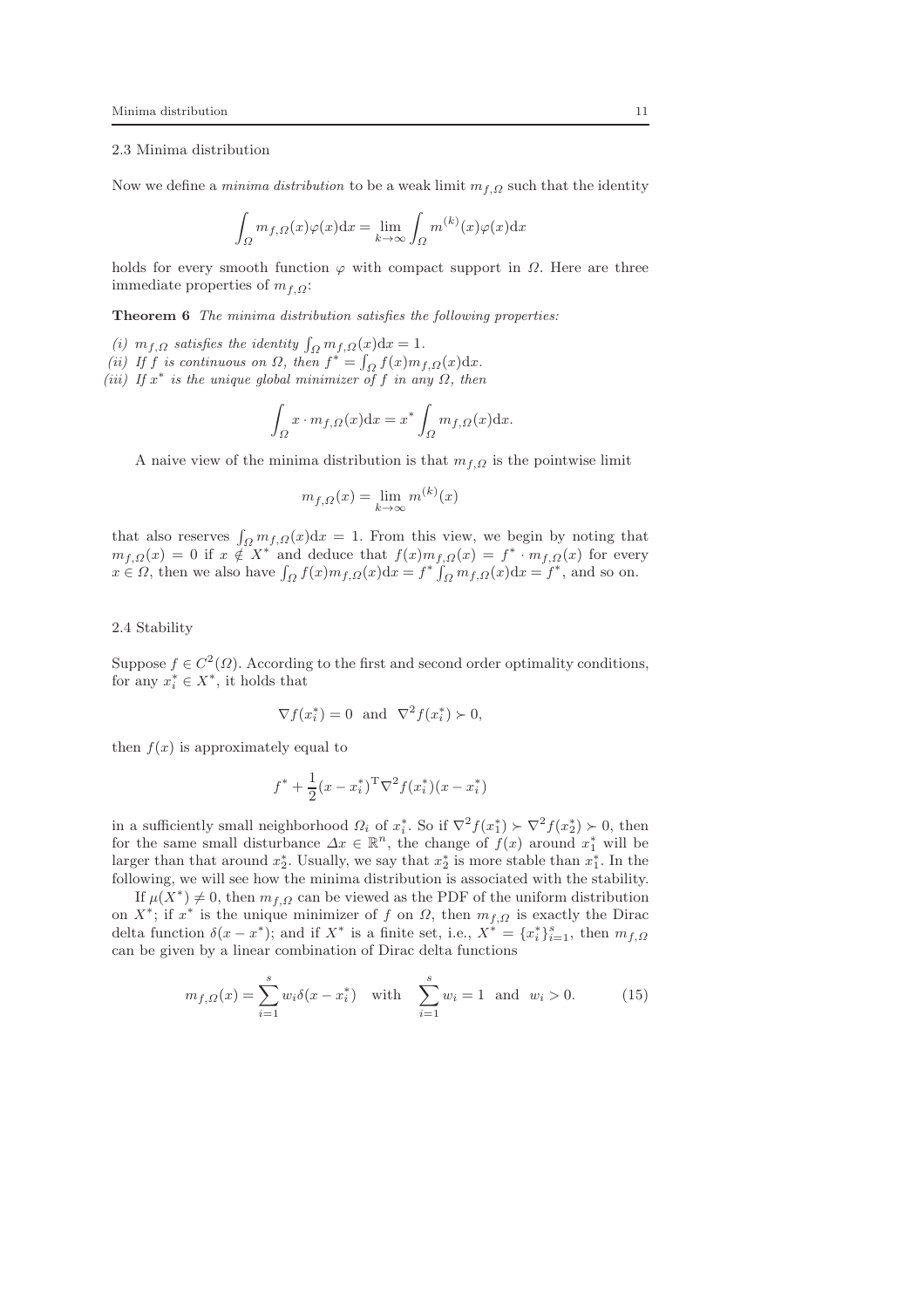According to (iv) of Theorem [1,](#page-4-2) if  $f \in C^2(\Omega)$  and  $\nabla^2 f(x_1^*) \succ \nabla^2 f(x_2^*) \succ \cdots \succ$  $\nabla^2 f(x_s^*) \succ 0$ , then for given  $k \in \mathbb{N}$ , it follows that

$$
\nabla^2 m^{(k)}(x_1^*) \prec \nabla^2 m^{(k)}(x_2^*) \prec \cdots \prec \nabla^2 m^{(k)}(x_s^*) \prec 0;
$$

and further notice that  $m_{\Omega,f}^{(k)}$  is approximately equal to

$$
m^{(k)}(x_i^*) + \frac{1}{2}(x - x_i^*)^{\mathrm{T}} \nabla^2 m^{(k)}(x_i^*)(x - x_i^*)
$$

in a sufficiently small neighborhood  $\Omega_i$  of  $x_i^*$ .

0 1 2 3 4 5 0.5 1 1.5 2 2.5 **k=0** 0 1 2 3 4 5 0 0.5 1 1.5 2 2.5 **k=1** 0 1 2 3 4 5 0.5 1 1.5 2 2.5 **k=3** 0 1 2 3 4 5 0 0.5 1 1.5 2 2.5 **k=9**

<span id="page-11-0"></span>Fig. 5 Two-dimensional illustration of the stability. The plots show the target function  $f =$  $\cos(0.5x^2) + 1, x \in [0, 5]$  in red and the relevant exponential-type nascent MD functions  $m^{(k)}$ with  $k = 0, 1, 3, 9$  in blue.



<span id="page-11-1"></span>Fig. 6 Two-dimensional illustration of the nascent MD functions. The plot (a) shows the target function  $f(x) = \cos(x_1^2) + \cos(x_2^2) + 2, x = (x_1, x_2) \in [0, 3.5]^2$ , and the plots (b)-(d) show the relevant exponential-type nascent MD functions  $m^{(k)}$  with  $k = 1, 3, 9$ .

Hence, if all points  $\{x_i^*\}_{i=1}^s$  are not on the boundary of  $\Omega$ , we obtain

$$
\int_{\Omega_1} m^{(k)}(x) dx < \int_{\Omega_2} m^{(k)}(x) dx < \dots < \int_{\Omega_s} m^{(k)}(x) dx,
$$

and further, the weight coefficients of [\(15\)](#page-10-0) satisfy  $w_1 < w_2 < \cdots < w_s$ , as illustrated in Figs. [5](#page-11-0) and [6.](#page-11-1) So we have the following theorem:

Theorem 7 *Suppose*  $f \in C^2(\Omega)$ ,  $\nabla^2 f(x_1^*) \succ \nabla^2 f(x_2^*) \succ 0$  and two points  $x_1^*, x_2^* \in$ X ∗ *are not on the boundary of* Ω*. If* ξ *is a random sample from a distribution with PDF*  $m_{f,\Omega}$ *, then the probability that*  $\xi$  *takes*  $x_2^*$  *is greater than the probability that*  $\xi$  $takes \ x_1^*$ .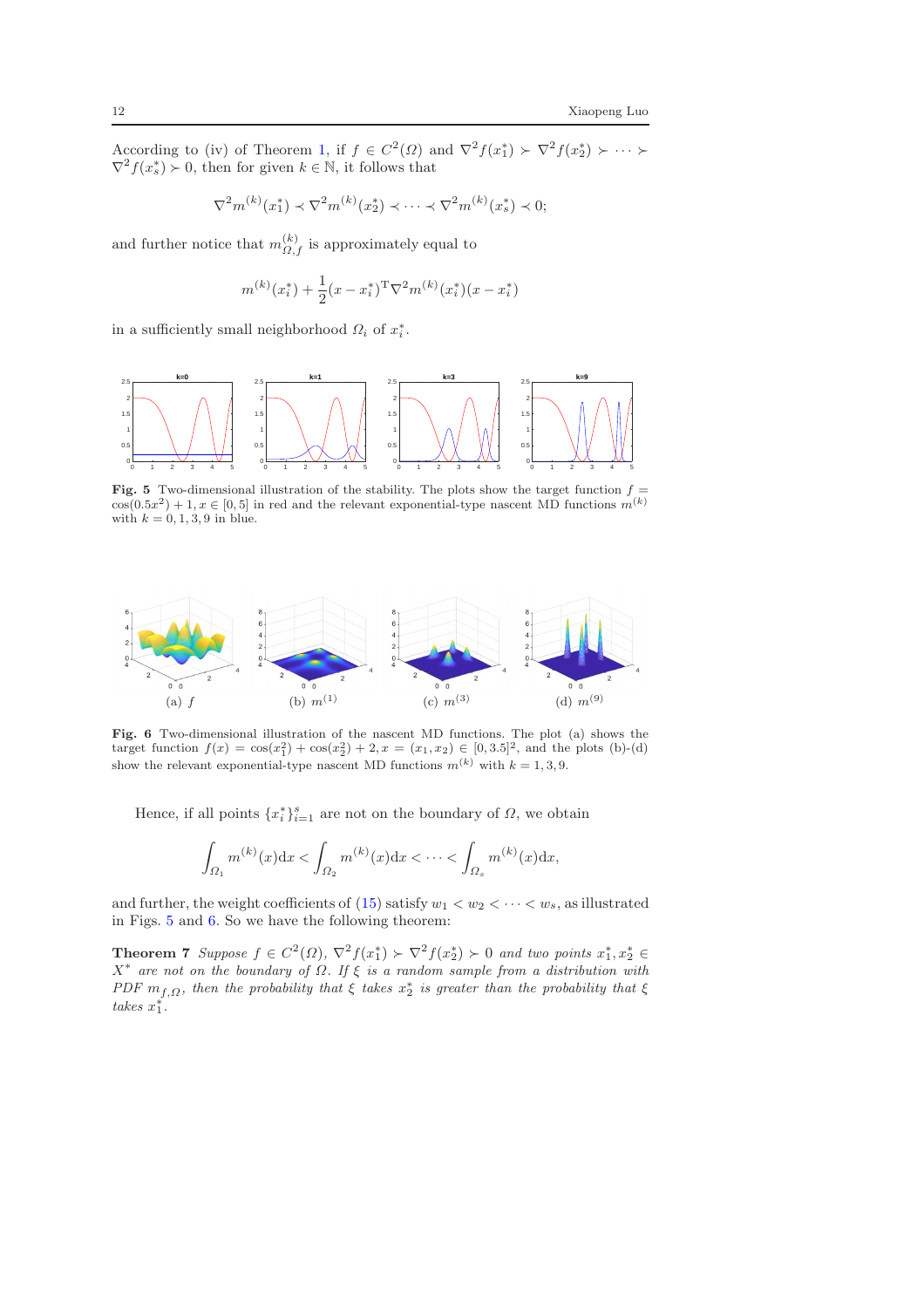## <span id="page-12-0"></span>3 Significant sets

3.1 Significant sets of  $m^{(k)}$ 

Here we will introduce several types of significant set of  $m^{(k)}$  where each of them monotonically shrinks from the original compact set  $\Omega$  to the set of all global minimizers  $X^*$ . Let's define the first type of significant set of  $m^{(k)}$  as

<span id="page-12-2"></span>
$$
D_f^{(k)} = \left\{ x \in \Omega : f(x) \leqslant \mathbb{E}^{(k)}(f) \right\},\tag{16}
$$

then we have the following containment relationship:

**Theorem 8 (monotonic shrinkage)** *Suppose*  $\Omega$  *is a compact set and*  $f \in C(\Omega)$ *. For all*  $k \in \mathbb{R}$  *and*  $\Delta k > 0$ *, it holds that* 

<span id="page-12-1"></span>
$$
\Omega \supseteq D_f^{(k)} \supseteq D_f^{(k+\Delta k)} \supseteq X^*,
$$

*where* X<sup>∗</sup> *is the set of all global minimizers of* f*; especially, if* τ *is the exponential-type*  $e^{-f}$  and f is not a constant on  $\Omega$ , it holds that  $\Omega \supset D_f^{(k)} \supset D_f^{(k+\Delta k)} \supseteq X^*$ .

*Proof* It follows from Theorem [3](#page-7-0) that for any  $k \in \mathbb{R}$ ,

$$
f^* \leqslant \mathbb{E}^{(k)}(f),
$$

that is,  $X^* \subseteq D_f^{(k)}$  for every  $k \in \mathbb{R}$ , and it becomes an equality if and only if f is a constant function on  $\Omega$ . And according to Theorem [4,](#page-8-1) for any  $\Delta k > 0$ , we have

$$
\mathbb{E}^{(k+\Delta k)}(f) \leq \mathbb{E}^{(k)}(f),
$$

if  $x \in D_f^{(k+\Delta k)}$ , then

$$
f(x) \leq \mathbb{E}^{(k+\Delta k)}(f) \leq \mathbb{E}^{(k)}(f),
$$

that is,  $x \in D_f^{(k)}$ , thus,  $D_f^{(k+\Delta k)} \subseteq D_f^{(k)}$ . Moreover, if

$$
f(x) < \mathbb{E}^{(k+\Delta k)}(f) < \mathbb{E}^{(k)}(f),
$$

then  $D_f^{(k+\Delta k)} \subset D_f^{(k)}$ , where the conditions are consistent with those in Theorem [4,](#page-8-1) and the proof is complete. ⊓⊔

Theorem  $8$  can also be stated in another way by replacing the  $f$  in the definition [\(16\)](#page-12-2) with  $\tau$ . First define the second type of significant set of  $m^{(k)}$  as

$$
D_{\tau}^{(k)} = \left\{ x \in \Omega : \tau(x) \geq \mathbb{E}^{(k)}(\tau) \right\}.
$$
 (17)

It holds from [\(14\)](#page-8-2) that

$$
\frac{\mathrm{d}\mathbb{E}^{(k)}(\tau)}{\mathrm{d}k} = \mathbb{E}^{(k)}(\tau \log(\tau)) - \mathbb{E}^{(k)}(\tau)\mathbb{E}^{(k)}(\log(\tau));
$$

let  $y = \tau(x)$ , then we have

$$
\frac{\mathrm{d}\mathbb{E}^{(k)}(\tau)}{\mathrm{d}k} = \mathbb{E}\big(y\log(y)\big) - \mathbb{E}(y)\mathbb{E}\big(\log(y)\big),\,
$$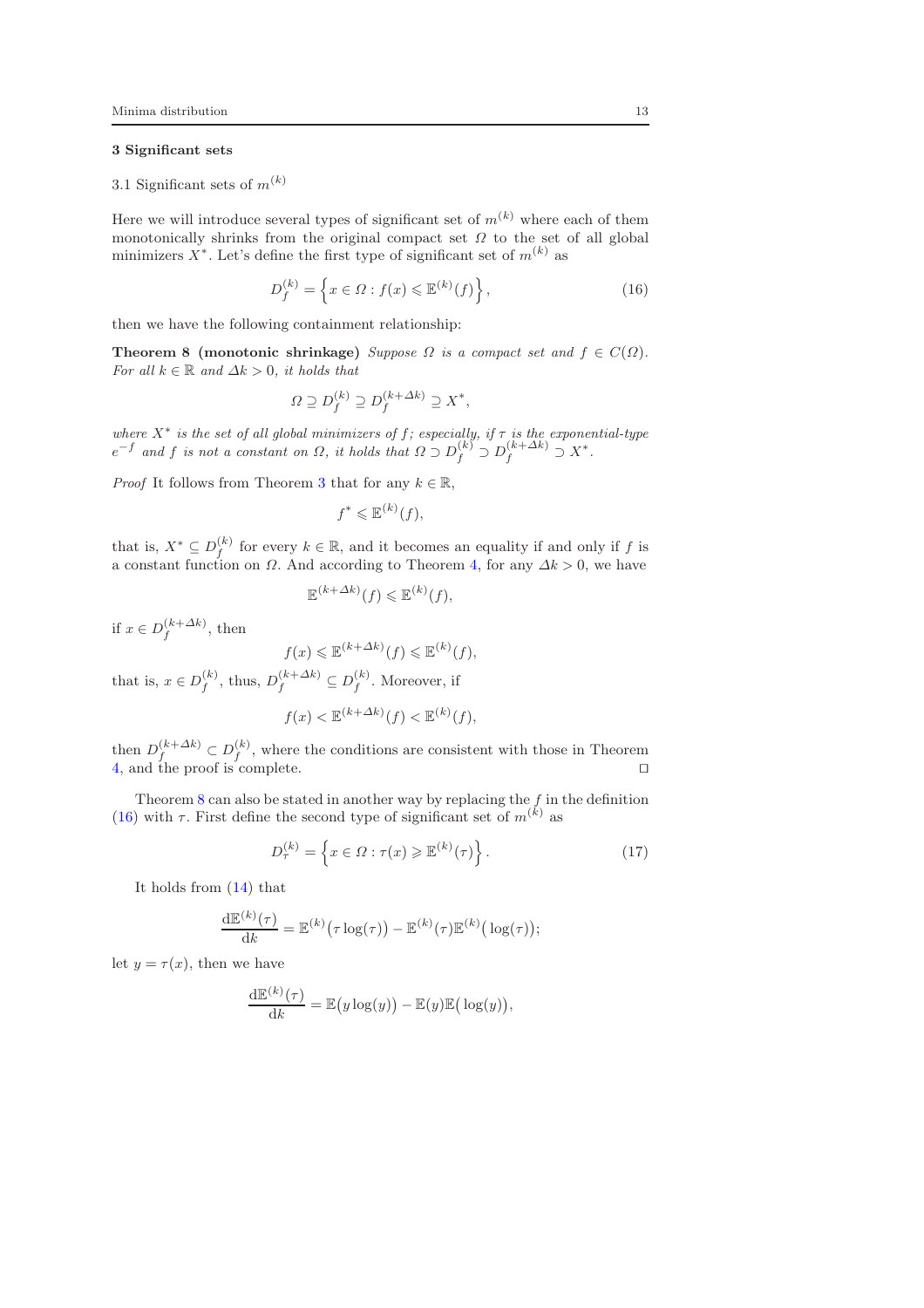<span id="page-13-1"></span>,

and it holds from Lemma [1](#page-8-0) that

 $\mathbb{E}(y \log(y)) \geq \mathbb{E}(y) \mathbb{E}(\log(y))$ 

thus,  $\frac{d\mathbb{E}^{(k)}(\tau)}{dk} \geq 0$ , that is,

$$
\mathbb{E}^{(k)}(\tau) \leq \mathbb{E}^{(k\Delta k)}(\tau) \leq \tau*,
$$

where  $\tau^* = \tau(x^*)$  for any  $x^* \in X^*$ . Hence, we similarly have the containment relationship:

**Theorem 9 (monotonic shrinkage)** *Suppose*  $\Omega$  *is a compact set and*  $f \in C(\Omega)$ *. For all*  $k \in \mathbb{R}$  *and*  $\Delta k > 0$ *, it holds that* 

$$
\Omega \supseteq D_{\tau}^{(k)} \supseteq D_{\tau}^{(k+\Delta k)} \supseteq X^*,
$$

*where* X ∗ *is the set of all global minimizers of* f*; especially, if* τ *is the exponential-type*  $e^{-f}$  and f is not a constant function on  $\Omega$ , it holds that  $\Omega \supset D_{\tau}^{(k)} \supset D_{\tau}^{(k+\Delta k)} \supset X^*$ .

<span id="page-13-0"></span>*Remark 3* It is worth noting that the discriminant condition  $\tau(x) \geq \mathbb{E}^{(k)}(\tau)$  is equivalent to  $m^{(k+1)}(x) \geq m^{(k)}(x)$ .

Finally, we will introduce the third type of significant set of  $m^{(k)}$  which can be used to estimate the relevant shrink rate. Let

$$
D_0^{(k)} = \left\{ x \in \Omega : m^{(k)}(x) \ge m^{(0)}(x) = \frac{1}{\mu(\Omega)} \right\}
$$
 (18)

with its boundary

<span id="page-13-2"></span>
$$
\Gamma_0^{(k)} = \left\{ x \in \Omega : m^{(k)}(x) = \frac{1}{\mu(\Omega)} \right\}.
$$
\n(19)

According to Remark [3,](#page-13-0) the definition of  $D_0^{(k)}$  is actually extended from that of  $D_{\tau}^{(k)}$ . And we also have the containment relationship:

Theorem 10 (monotonic shrinkage) *Suppose*  $\Omega$  *is a compact set and*  $f \in C(\Omega)$  *is not a constant function. For all*  $k \geq 0$  *and*  $\Delta k > 0$ *, it holds that* 

$$
\Omega = D_0^{(0)} \supset D_0^{(k)} \supset D_0^{(k+\Delta k)} \supset X^*,
$$

where  $X^*$  is the set of all global minimizers of  $f$ .

*Proof* First, it follows from  $m^{(0)} = 1/\mu(\Omega)$  that  $\Omega = D_0^{(0)}$ ; and for any  $x^* \in X^*$ and  $k > 0$ , it holds from  $\int_{\Omega - X^*} \tau^{-k} (x^*) \tau^k(t) dt < \mu(\Omega - X^*)$  that

$$
m^{(k)}(x^*) = \frac{1}{\int_{X^*} \mathrm{d}t + \int_{\Omega - X^*} \tau^{-k}(x^*) \tau^{k}(t) \mathrm{d}t} > \frac{1}{\mu(X^*) + \mu(\Omega - X^*)} = \frac{1}{\mu(\Omega)}
$$

that is,  $X^* \subset D_0^{(k)}$  for every  $k \geqslant 0$ .

Then, for any  $\Delta k > 0$ , according to Hölder's inequality, it follows that

$$
\int_{\Omega} \tau^{k}(t)dt < \left(\int_{\Omega} dt\right)^{\frac{\Delta k}{k+\Delta k}} \left(\int_{\Omega} \tau^{k+\Delta k}(t)dt\right)^{\frac{k}{k+\Delta k}}
$$
\n(20)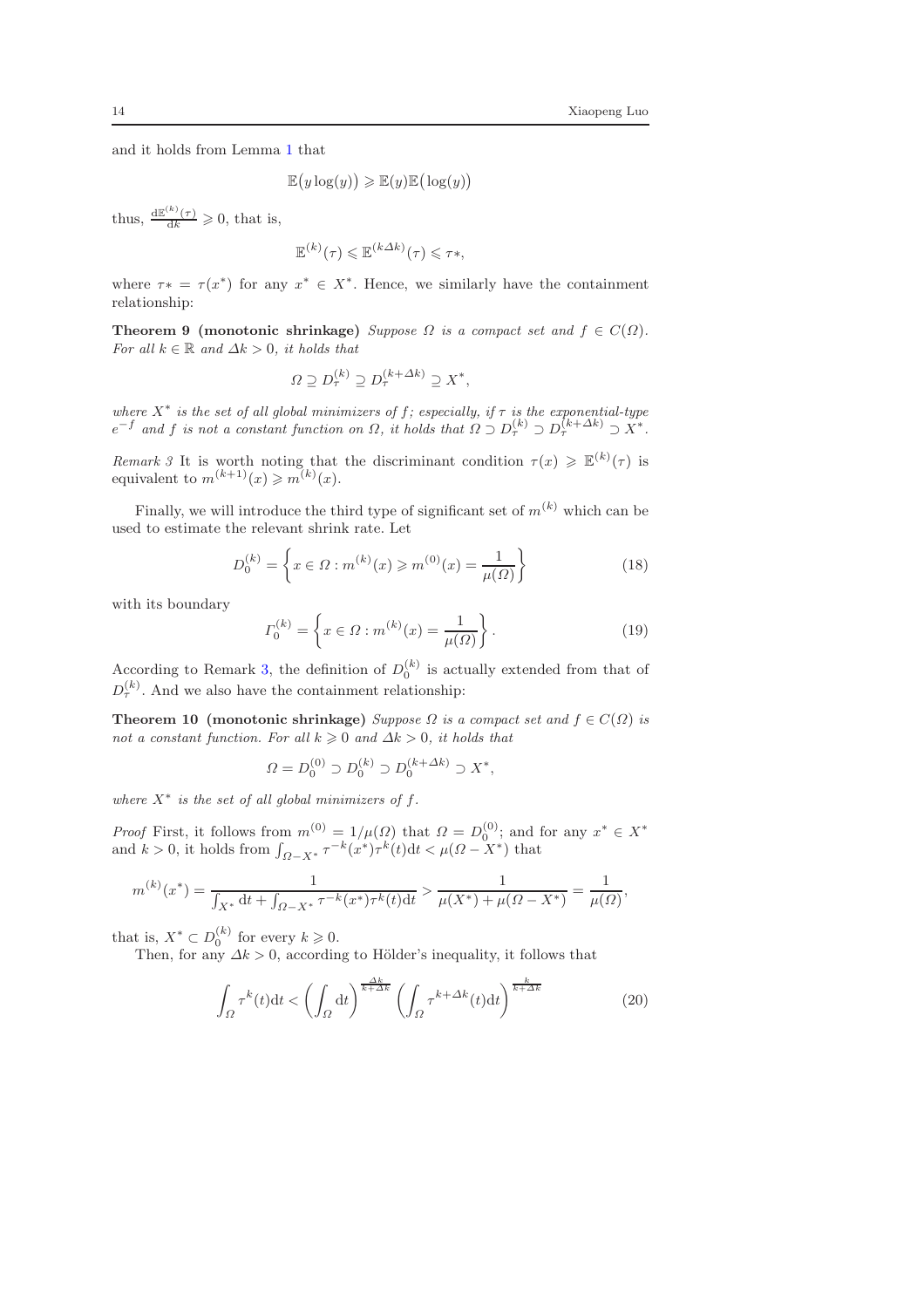when f is not a constant function on  $\Omega$ . If  $x \in D_0^{(k+\Delta k)}$ , then

$$
\tau^{k+\Delta k}(x) \geqslant \frac{\int_{\Omega} \tau^{k+\Delta k}(t) dt}{\int_{\Omega} dt},
$$

together with  $(20)$ , we have

$$
\tau^k(x)\!\geqslant\!\left(\frac{\int_\Omega\tau^{k+\varDelta k}(t)\mathrm{d} t}{\int_\Omega\mathrm{d} t}\right)^{\frac{k}{k+\varDelta k}}\!=\!\frac{\left(\int_\Omega\mathrm{d} t\right)^{\frac{\varDelta k}{k+\varDelta k}}\!\!\left(\!\int_\Omega\!\tau^{k+\varDelta k}(t)\mathrm{d} t\!\right)^{\frac{k}{k+\varDelta k}}}{\int_\Omega\mathrm{d} t}\!>\!\frac{\int_\Omega\tau^k(t)\mathrm{d} t}{\int_\Omega\mathrm{d} t},
$$

that is,  $x \in D_0^{(k)} - \Gamma_0^{(k)}$ , thus,  $D_0^{(k)} \supset D_0^{(k+\Delta k)}$  for any  $\Delta k > 0$ , as claimed.  $\Box$ 

# 3.2 Shrink rate of  $D_0^{(k)}$

The shrinkage from  $D_0^{(k)}$  to  $D_0^{(k+\Delta k)}$  reflects exactly the difference between  $m^{(k)}$ and  $m^{(k+\Delta k)}$ ; however, the shrink rate would be slow for a large k. Now we will consider the shrink rate.

Suppose that  $f \in C^1(\Omega)$ ,  $x \in \Gamma_0^{(k)}$  and x moves to  $x' = x + \Delta x \in \Gamma_0^{(k+\Delta k)}$  when k continuously increases to  $k' = k + \Delta k$ . According to the definition [\(19\)](#page-13-2) of  $\Gamma_0^{(k)}$ , it is clear that

<span id="page-14-1"></span>
$$
m^{(k)}(x) = m^{(k')}(x') = \frac{1}{\mu(\Omega)},
$$
\n(21)

And it follows from (iii) of Theorem [1](#page-4-2) that

<span id="page-14-0"></span>
$$
m^{(k')}(x') = m^{(k')}(x + \Delta x)
$$
  
=  $m^{(k')}(x) + \nabla m^{(k')}(x) \cdot \Delta x + o(||\Delta x||)$   
=  $m^{(k')}(x) + \frac{k'm^{(k')}(x)}{\tau(x)} \nabla \tau(x) \cdot \Delta x + o(||\Delta x||),$  (22)

where  $\|\cdot\|$  is the Euclidean norm. Moreover, it follows from (v) of Theorem [1](#page-4-2) that

$$
m^{(k')}(x) = m^{(k+\Delta k)}(x)
$$
  
= $m^{(k)}(x) + \frac{d}{dk}m^{(k)}(x)\Delta k + o(\Delta k)$   
= $m^{(k)}(x) + m^{(k)}(x) \Big( \log(\tau(x)) - \mathbb{E}^{(k)}(\log(\tau)) \Big) \Delta k + o(\Delta k).$  (23)

Hence, it holds from  $(21)$  -  $(23)$  that

$$
1 = \left(1 + \frac{k + \Delta k}{\tau(x)} \nabla \tau(x) \cdot \Delta x\right) \left(1 + Q(x)\Delta k + o(\Delta k)\right) + o(\|\Delta x\|),
$$

where  $Q(x) = \log(\tau(x)) - \mathbb{E}^{(k)}(\log(\tau))$ ; that is,

$$
\frac{k+\Delta k}{\tau(x)}\Big(1+Q(x)\Delta k\Big)\nabla\tau(x)\cdot\Delta x=-Q(x)\Delta k+o(\Delta k)+o(\|\Delta x\|),
$$

then we have

<span id="page-14-3"></span><span id="page-14-2"></span>
$$
\frac{\Delta x}{\Delta k} = -\frac{1}{k + \Delta k} \frac{\tau(x)Q(x)}{1 + Q(x)\Delta k} \frac{\nabla \tau(x)}{\|\nabla \tau(x)\|^2} + o(1) + o\left(\frac{\|\Delta x\|}{\Delta k}\right),\tag{24}
$$

and further, we can obtain the shrink rate as follows: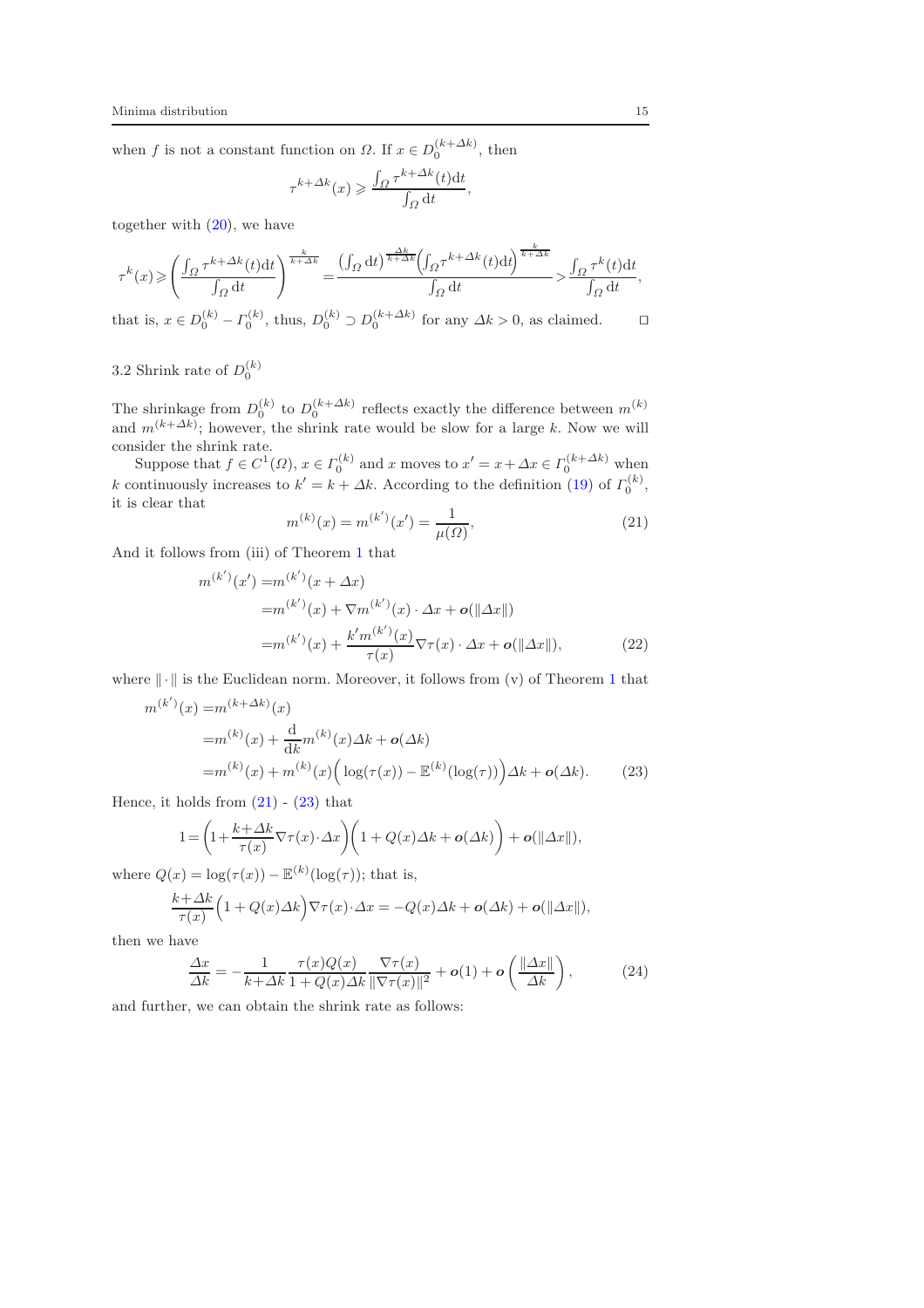**Theorem 11** *Suppose that*  $f \in C(\Omega)$ *. If*  $x \in \Gamma_0^{(k)}$  *and*  $x$  *moves* to  $x + \Delta x \in \Gamma_0^{(k+\Delta k)}$  *when*  $k$  *continuously increases to*  $k + \Delta k$ *, then the shrink rate* 

$$
\lim_{\Delta k \to 0} \frac{\|\Delta x\|}{\Delta k} = \frac{\tau(x)}{k \|\nabla \tau(x)\|} \left| \mathbb{E}^{(k)}(\log(\tau)) - \log(\tau(x)) \right|,
$$
\n(25)

 $\epsilon$ *especially, if*  $\tau$  *is the exponential-type*  $e^{-f}$ *, then* 

$$
\lim_{\Delta k \to 0} \frac{\|\Delta x\|}{\Delta k} = \frac{1}{k \|\nabla f(x)\|} \left| \mathbb{E}^{(k)}(f) - f(x) \right|,
$$

*where*  $\|\cdot\|$  *is the Euclidean norm.* 

*Remark 4* So the shrink rate of  $m^{(k)}$  is inversely proportional to k. Since  $\int_k^{ek} \frac{1}{s} ds =$ 1, the relevant shrinkage is almost independent of k when  $\Delta k = (e-1)k$ .

From this, we can immediately obtain the following rate which can be viewed as a bound of the relevant convergence rate.

**Theorem 12** *Under the assumption of Theorem [11,](#page-14-2) if*  $x \in \Gamma_0^{(k)}$  *and* x *moves to*  $x' = x + \Delta x \in \Gamma_0^{(k+\Delta k)}$  when k continuously increases to  $k + \Delta k$ , then

$$
\lim_{\Delta k \to 0} \frac{f(x) - f(x + \Delta x)}{\Delta k} = \frac{\tau(x)}{k} \frac{\nabla f(x) \cdot \nabla \tau(x)}{\|\nabla \tau(x)\|^2} \left( \mathbb{E}^{(k)}(\log(\tau)) - \log(\tau(x)) \right),
$$

 $\epsilon$ *especially, if*  $\tau$  *is the exponential-type*  $e^{-f}$ *, then* 

$$
\lim_{\Delta k \to 0} \frac{f(x) - f(x + \Delta x)}{\Delta k} = \frac{f(x) - \mathbb{E}^{(k)}(f)}{k}.
$$

*Proof* By noting that

$$
\frac{f(x) - f(x + \Delta x)}{\Delta k} = -\nabla f(x) \cdot \frac{\Delta x}{\Delta k} + \mathbf{o}\left(\frac{\|\Delta x\|}{\Delta k}\right),
$$

together with [\(24\)](#page-14-3), the desired conclusion follows. □

## <span id="page-15-0"></span>4 A further remark on the minima distribution

As mentioned above, the minima distribution is regarded as a weak limit of a sequence of nascent minima distribution functions. Here we will provide another different way of constructing the nascent minima distribution functions.

Similar to the Dirac delta function,  $m^{(k)}$  can also be defined by a uniform distribution sequence. For any  $k \in \mathbb{N}_0$ , we recursively define the sequence of sets

$$
D_U^{(0)} = \Omega \text{ and } D_U^{(k+1)} = \left\{ x \in D_U^{(k)} : f(x) \leq \frac{1}{\mu(D_U^{(k)})} \int_{D_U^{(k)}} f(t) dt \right\},\
$$

where  $\mu(D_U^{(k)}) = \int_{D_U^{(k)}} dt$  is the *n*-dimensional Lebesgue measure of  $D_U^{(k)}$ ; then a uniform distribution based definition can be given as

$$
m_U^{(k)}(x) = \begin{cases} \frac{1}{\mu(D_U^{(k)})}, x \in D_U^{(k)}; \\ 0, x \in \Omega - D_U^{(k)}. \end{cases}
$$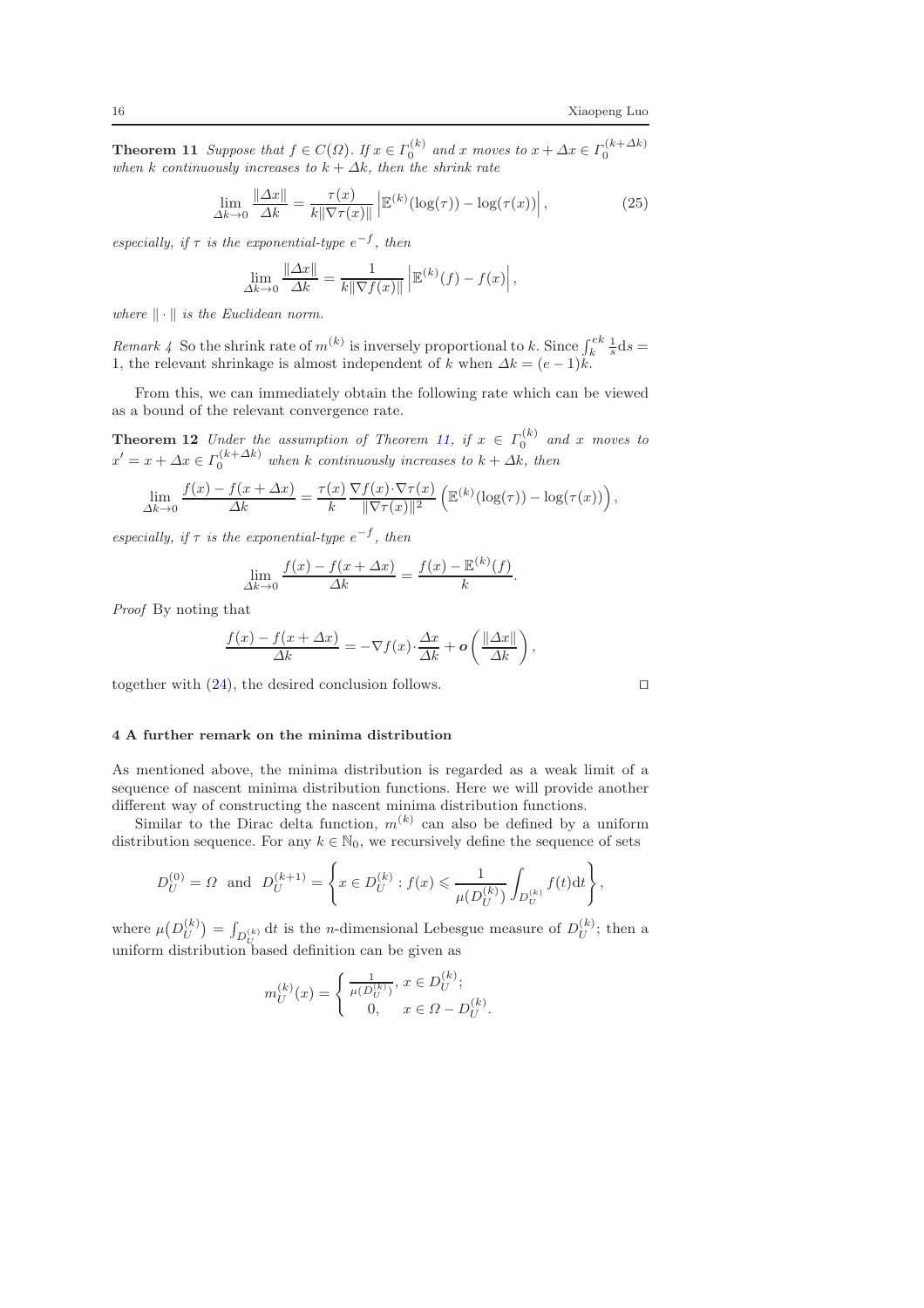And it is clear that

$$
\frac{1}{\mu(D_U^{(k)})} \int_{D_U^{(k)}} f(t) dt = \int_{\Omega} f(t) m_U^{(k)}(t) dt.
$$

Similarly, we have the global convergence

$$
\lim_{k \to \infty} \int_{\Omega} f(t) m_U^{(k)}(t) dt = f^*, \quad \forall f \in C(\Omega),
$$

meanwhile,  $\lim_{k\to\infty} m_U^{(k)}(x)$  equals  $1/\mu(X^*)$  for every  $x \in X^*$  and equals 0 for every  $x \in \Omega - X^*$ ; and for any  $k \in \mathbb{N}_0$ , we have the monotonicity

$$
\int_{\Omega} f(t) m_U^{(k)}(t) dt > \int_{\Omega} f(t) m_U^{(k+1)}(t) dt > f^*
$$

if f is not a constant function on  $\Omega$ , which implies  $\Omega = D_U^{(0)} \supset D_U^{(k)} \supset D_U^{(k+1)} \supset$  $X^*$ . The construction of  $m_U^{(k)}$  also provides an intuitive way to understand the MD theory and the definition of  $m^{(k)}$  is not limited to all mentioned in this paper.

## <span id="page-16-7"></span>5 Conclusions

In this work, we built an MD theory for global minimization of continuous functions on compact sets. In some sense, the proposed theory breaks through the existing gradient-based theoretical framework and allows us to reconsider the non-convex optimization. On the one hand, it can be seen as a way to understand existing algorithms; on the other hand, it may also become a new starting point. Thus, we are convinced that the proposed theory will have a thriving future.

### References

- <span id="page-16-2"></span>1. Anderson, R.L.: Recent advances in finding best operating conditions. J. Am. Stat. Assoc. 48, 789–798 (1953)
- <span id="page-16-0"></span>2. Boender, C.G.E., Rinnooy Kan, A.H.G., Timmer, G.T., Stougie, L.: A stochastic method for global optimization. Mathematical Programming 22, 125–140 (1982)
- <span id="page-16-6"></span>3. Boyd, S., Vandenberghe, L.: Convex Optimization. Cambridge University Press, New York (2004)
- <span id="page-16-3"></span>4. Brooks, S.H.: A discussion of random methods for seeking maxima. Operations Research 6, 244–251 (1958)
- <span id="page-16-4"></span>5. Bull, A.D.: Convergence rates of efficient global optimization algorithms. J. Mach. Learn. Res. 12, 2879–2904 (2011)
- <span id="page-16-1"></span>6. Byrd, R.H., Dert, C.L., Rinnooy Kan, A.H.G., Schnabel, R.B.: Concurrent stochastic methods for global optimization. Mathematical Programming 46, 1–29 (1990)
- <span id="page-16-5"></span>7. Cox, D.D., John, S.: SDO: A statistical method for global optimization. In: Multidisciplinary Design Optimization: State-of-the-Art, pp. 315–329 (1997)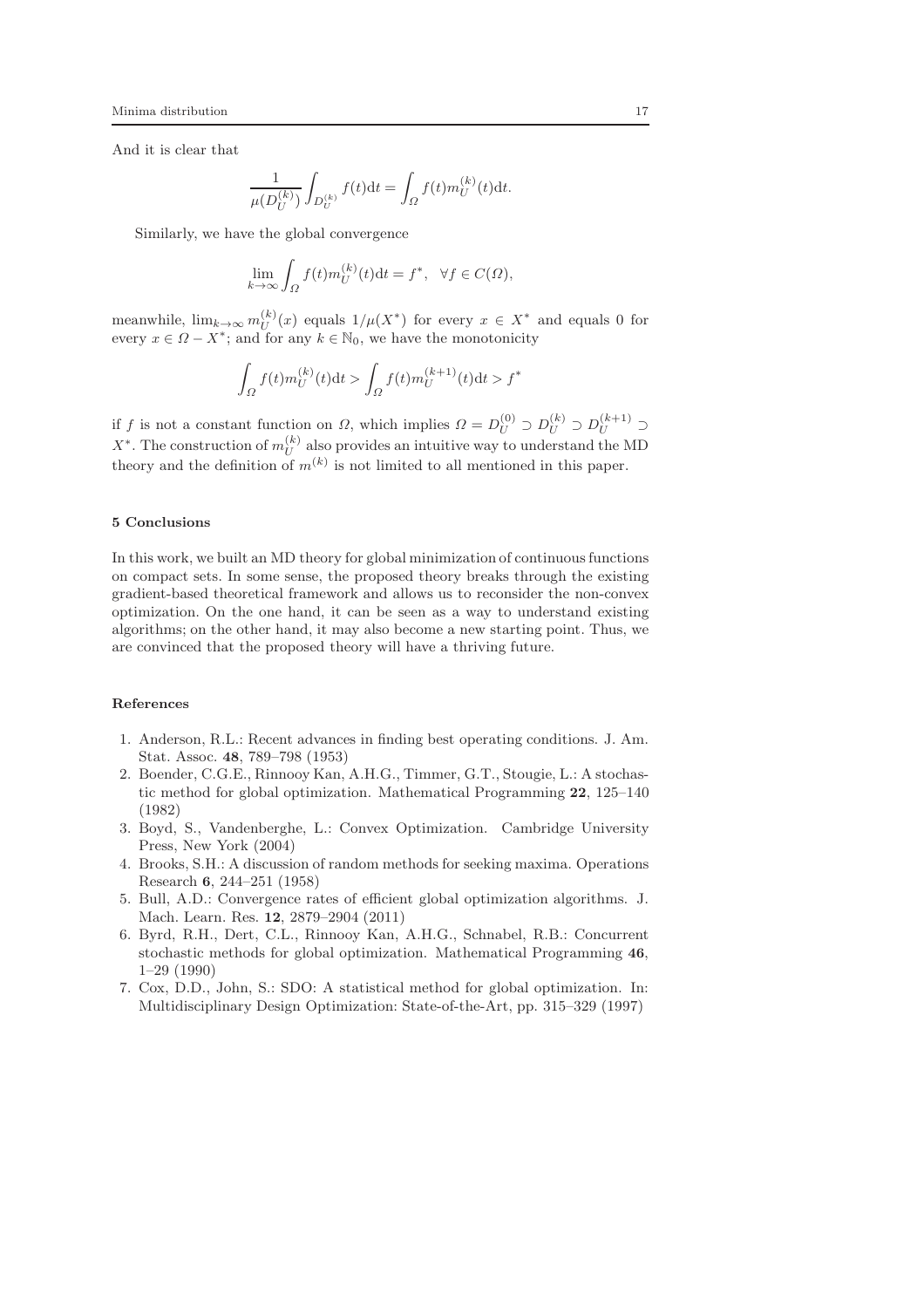- <span id="page-17-11"></span>8. Das, S., Mullick, S.S., Suganthan, P.N.: Recent advances in differential evolution - an updated survey. Swarm and Evolutionary Computation 27, 1–30 (2016)
- <span id="page-17-10"></span>9. Das, S., Suganthan, P.N.: Differential evolution: a survey of the state-of-theart. IEEE Trans. on Evolutionary Computation 15(1), 4–31 (2011)
- <span id="page-17-18"></span>10. Floudas, C.A., Gounaris, C.E.: A review of recent advances in global optimization. Journal of Global Optimization 45, 3–38 (2009)
- <span id="page-17-6"></span>11. Goldberg, D.E.: Genetic Algorithms in Search, Optimization, and Machine Learning. Addison-Wesley, Reading, MA (1989)
- <span id="page-17-20"></span>12. Gurland, J.: The teacher's corner: an inequality satisfied by the expectation of the reciprocal of a random variable. The American Statistician  $21(2)$ ,  $24-25$ (1967)
- <span id="page-17-16"></span>13. Jones, D.R., Schonlau, M., Welch, W.J.: Efficient global optimization of expensive black-box functions. Journal of Global Optimization 13, 455–492 (1998)
- <span id="page-17-13"></span>14. Kirkpatrick, S., Gelatt, C.D., Vecchi, M.P.: Optimization by simulated annealing. Science 220, 671–680 (1983)
- <span id="page-17-17"></span>15. Kushner, H.J.: A new method of locating the maximum of an arbitrary multipeak curve in the presence of noise. J. Basic Engineering 86, 97–106 (1964)
- <span id="page-17-2"></span>16. Masri, S.F., Bekey, G.A., Safford, F.B.: A global optimization algorithm using adaptive random search. Applied Mathematics and Computation 7, 353–375 (1980)
- <span id="page-17-7"></span>17. Mitchell, M.: An Introduction to Genetic Algorithms. MIT Press, Cambridge, MA (1996)
- <span id="page-17-14"></span>18. Mockus, J.: On Bayesian methods for seeking the extremum. Optimization Techniques pp. 400–404 (1974)
- <span id="page-17-15"></span>19. Mockus, J., Tiesis, V., Zilinskas, A.: The application of Bayesian methods for seeking the extremum. Toward Global Optimization 2, 117–129 (1978)
- <span id="page-17-5"></span>20. Mutseniyeks, V.A., Rastrigin, L.A.: Extremal control of continuous multiparameter systems by the method of random search. Engineering Cybernetics 1, 82–90 (1964)
- <span id="page-17-12"></span>21. Price, K., Storn, R.: Minimizing the real functions of the ICEC'96 contest by differential evolution. In: Proceedings of IEEE International Conference on Evolutionary Computation (ICEC'96), pp. 842–844 (1996)
- <span id="page-17-9"></span>22. Price, K., Storn, R., Lampinen, J.: Differential Evolution: A Practical Approach to Global Optimization. Springer, Berlin, Heidelberg (2005)
- <span id="page-17-19"></span>23. Rasmussen, C.E., Williams, C.: Gaussian Processes for Machine Learning. MIT Press, Cambridge, MA (2006)
- <span id="page-17-3"></span>24. Rastrigin, L.A.: Extremal control by the method of random scanning. Automation and Remote Control 21, 891–896 (1960)
- <span id="page-17-4"></span>25. Rastrigin, L.A.: The convergence of the random search method in the extremal control of a many-parameter system. Automation and Remote Control 24, 1337–1342 (1963)
- <span id="page-17-8"></span>26. Rechenberg, I.: Evolutions strategie: Optimierung technischer Systeme nach Prinzipien der biologischen Evolution. Frommann-Holzboog, Stuttgart (1973)
- <span id="page-17-0"></span>27. Rinnooy Kan, A.H.G., Timmer, G.T.: Stochastic global optimization methods part i: Clustering methods. Mathematical Programming 39, 27–56 (1987)
- <span id="page-17-1"></span>28. Rinnooy Kan, A.H.G., Timmer, G.T.: Stochastic global optimization methods part ii: Multi level methods. Mathematical Programming 39, 57–78 (1987)